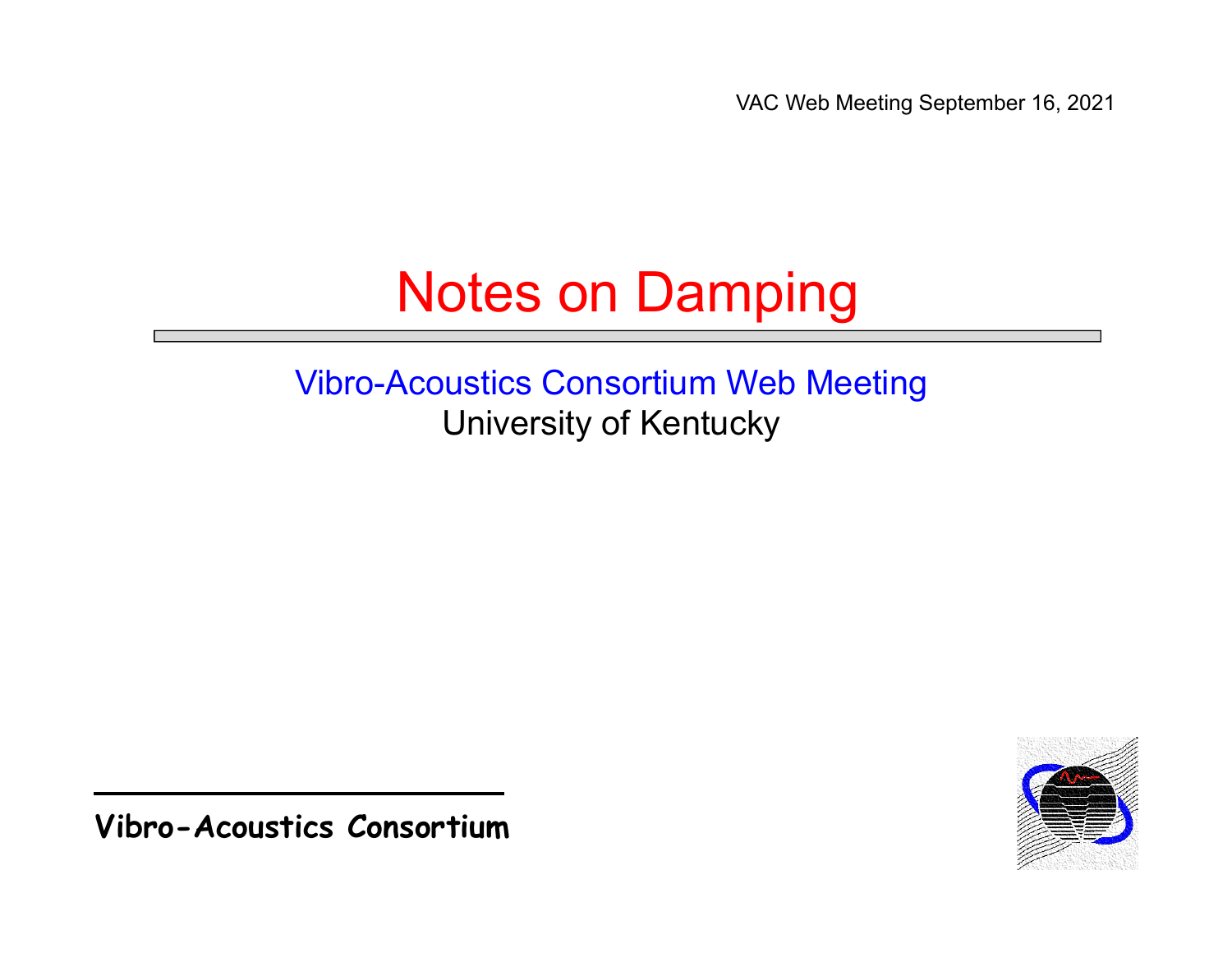### **Organization**

Notes on Damping

- $\bullet$ The Basics
- $\bullet$ Material Damping
- $\bullet$ Damping Metrics
- •Damping with Viscoelastic Materials

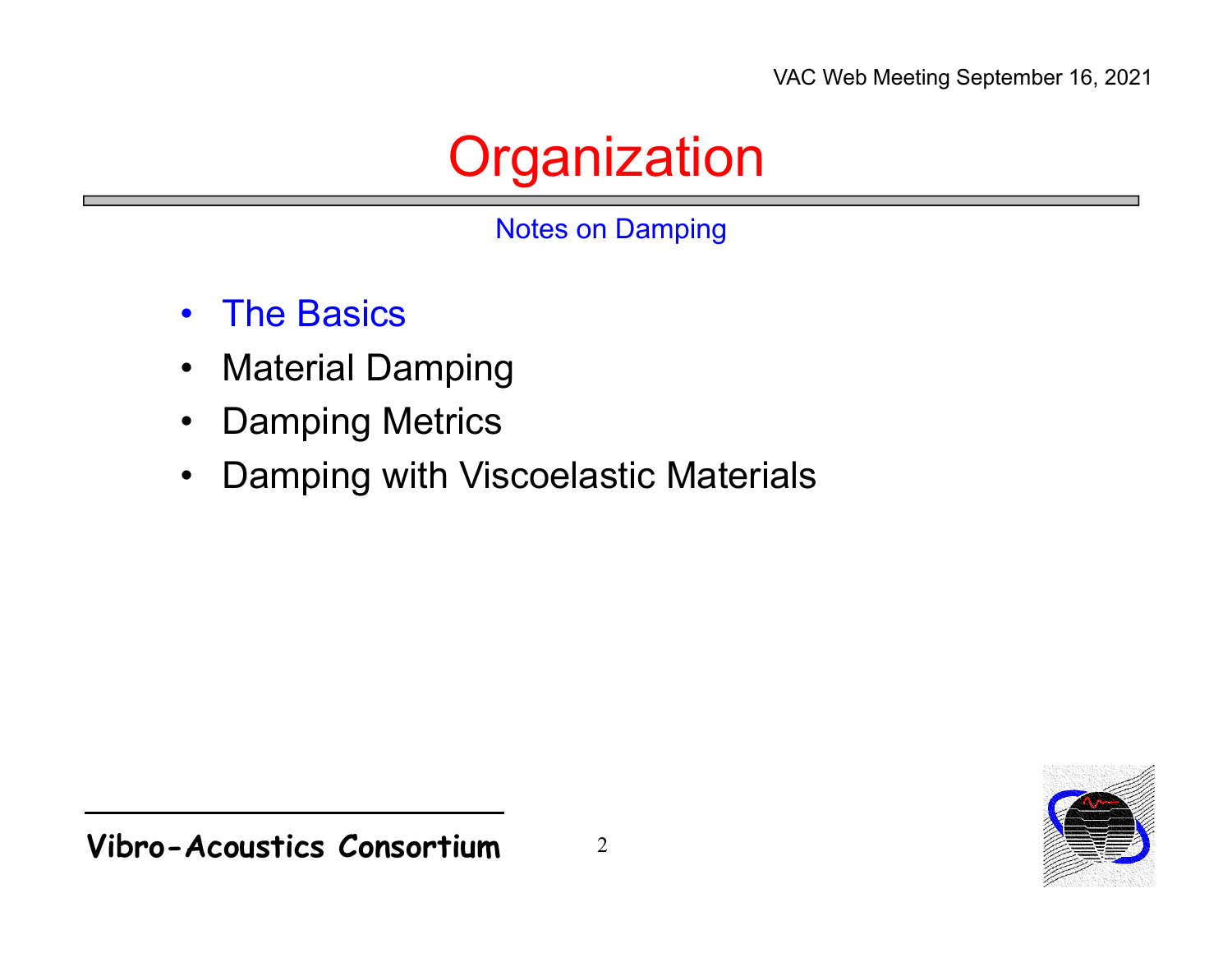### What is Damping?

#### Notes on Damping

Damping is energy dissipation by friction and other resistances.



https://community.plm.automation.siemens.com/t5/Testing-Knowledge-Base/How-to-calculate-dampingfrom-a-FRF/ta-p/355050



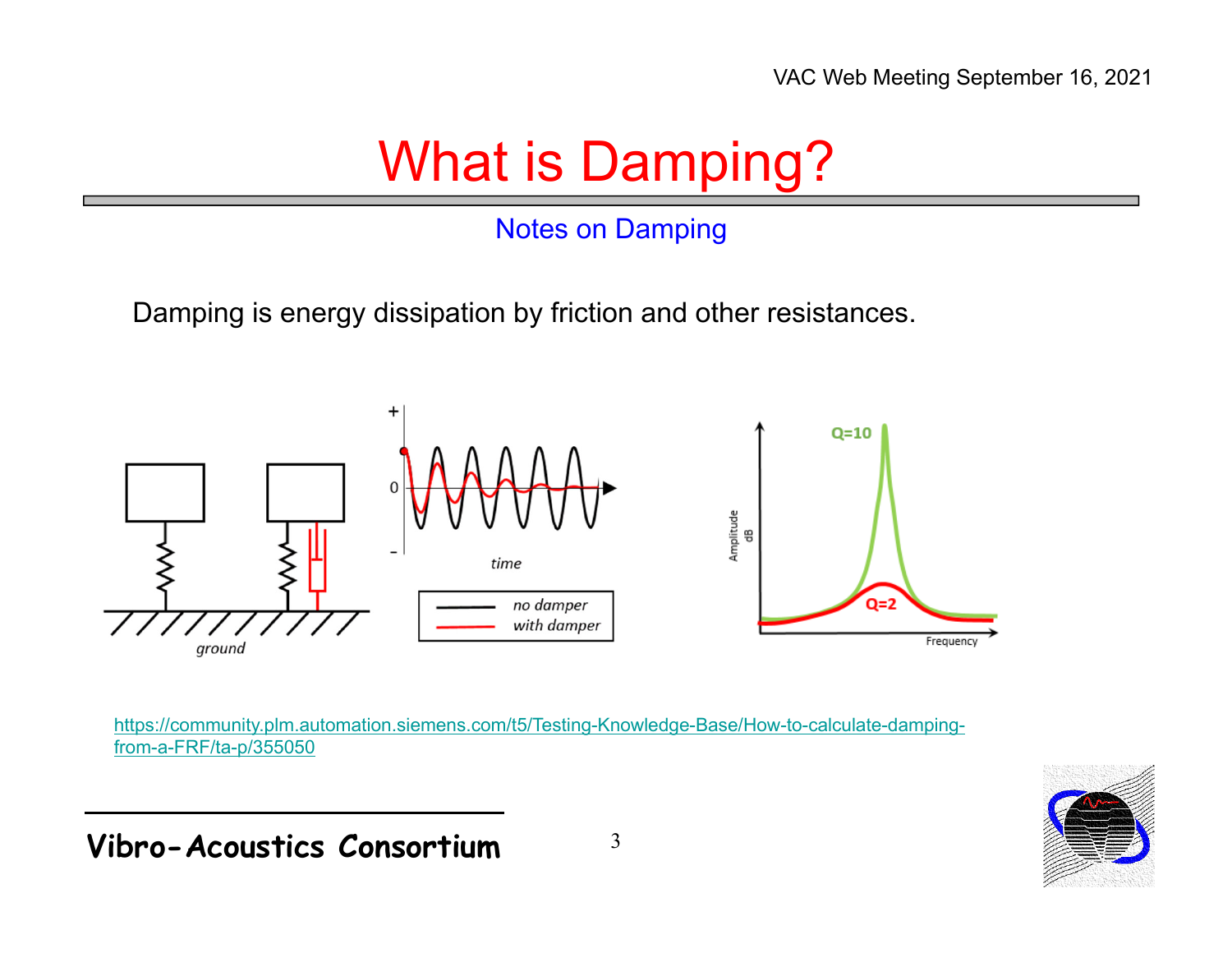### Damping Mechanisms



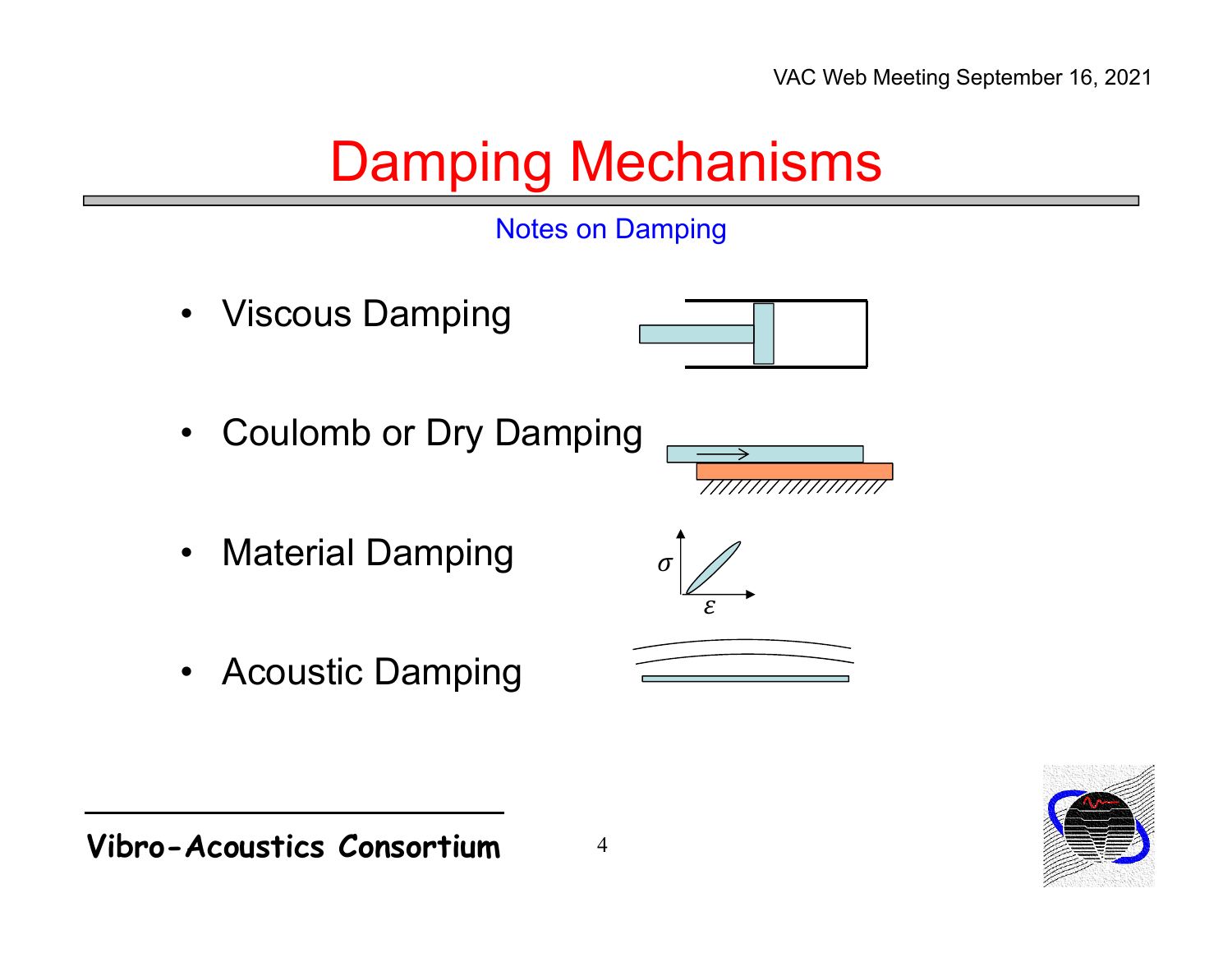#### Coulomb Damping

#### Notes on Damping





- •Nonlinear differential equation
- •Linear decay
- •Decays to rest



Inman, 2013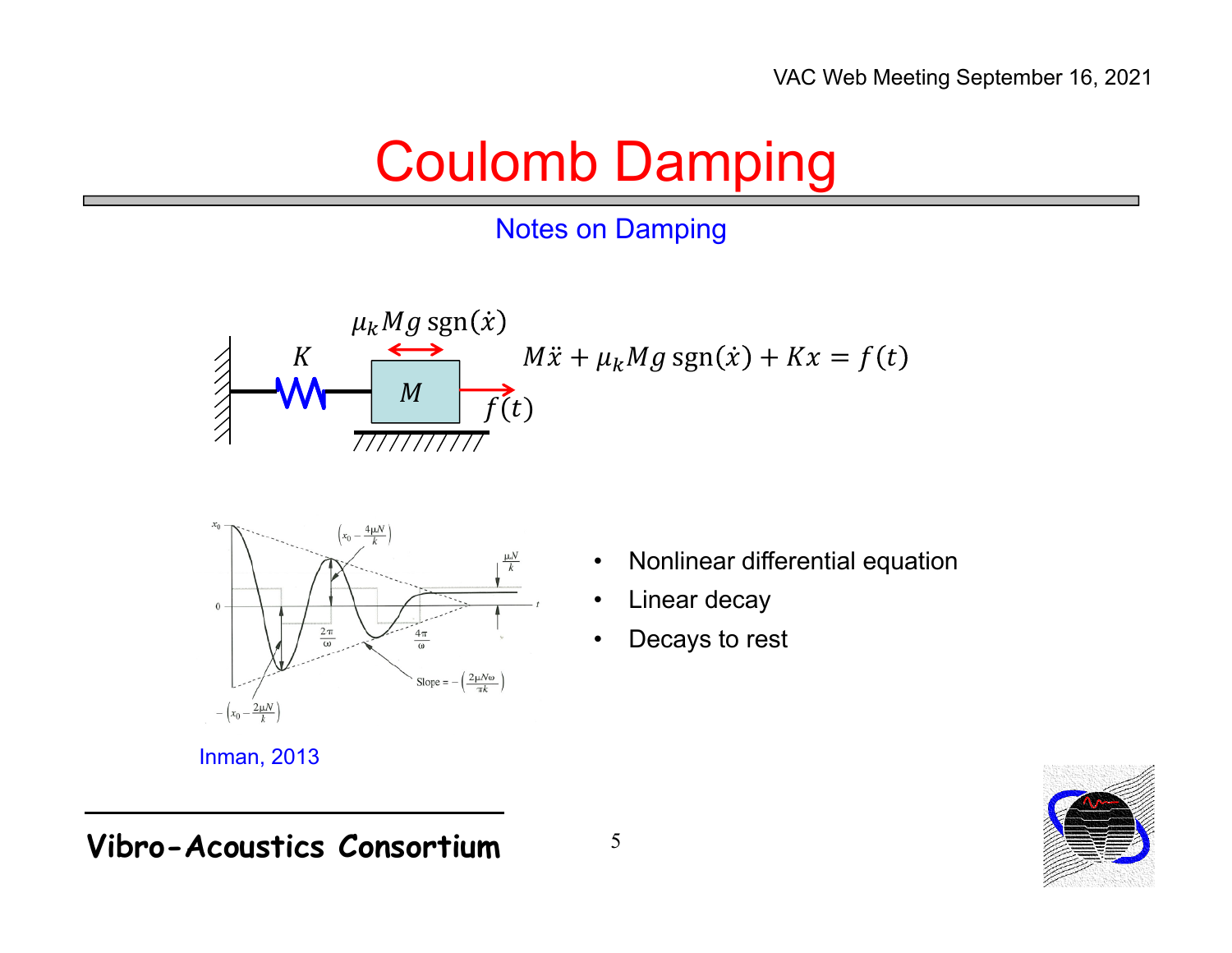### **Viscous Damping**

#### **Notes on Damping**



$$
M\ddot{x} + B\dot{x} + Kx = f(t)
$$

Assume force is harmonic so  
\n
$$
f(t) = Fe^{j\omega t} \text{ and } x(t) = Xe^{j\omega t}
$$
\n
$$
(-M\omega^2 + jB\omega + K)X = F
$$
\n
$$
\left(-M\omega^2 + K\left(1 + j\frac{\omega B}{K}\right)\right)X = F
$$
\n
$$
K' = K\left(1 + j\frac{\omega B}{K}\right) = K(1 + j\eta)
$$

Agoume force is bermanic co

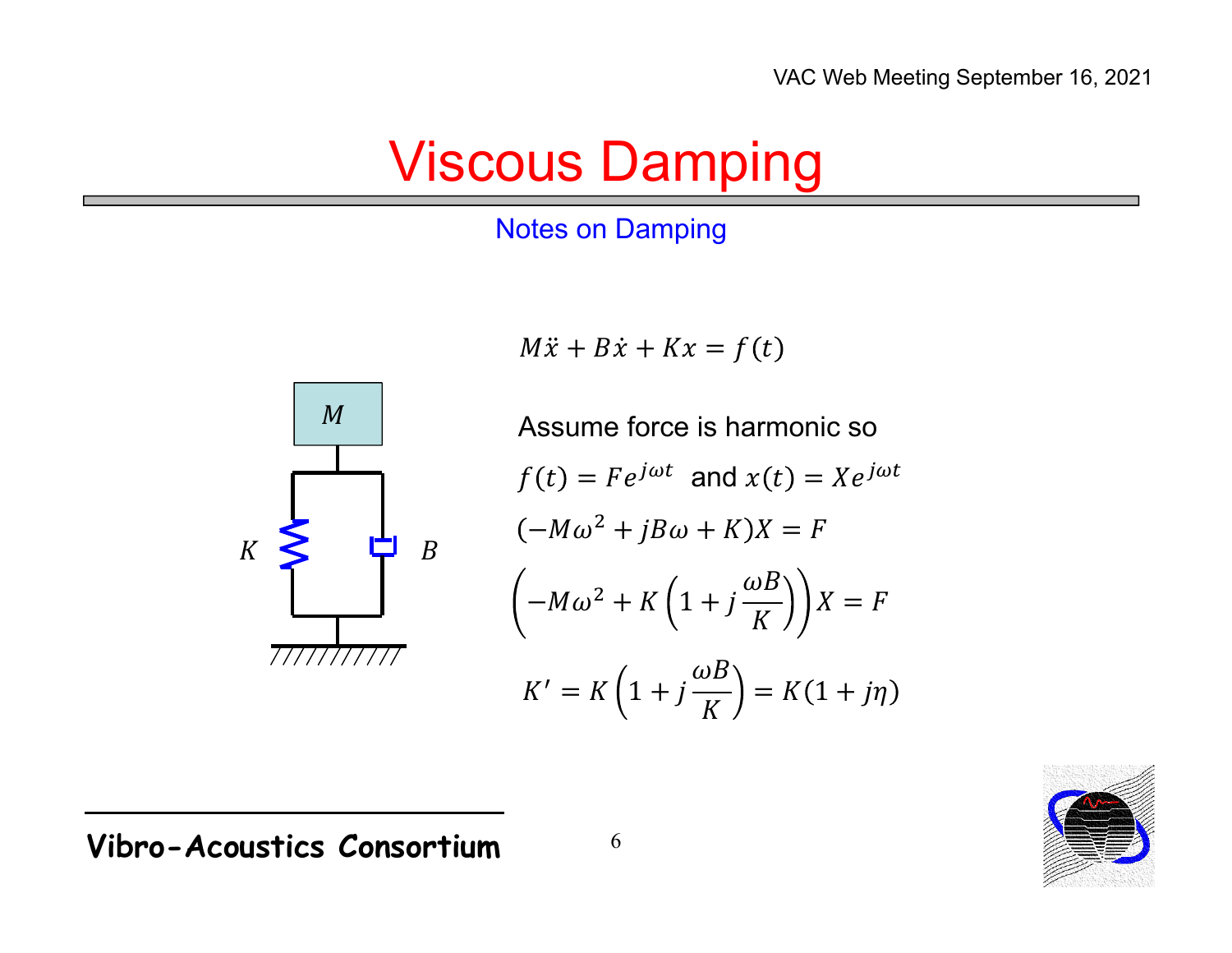#### Models for Damped Structures

#### Notes on Damping

Viscous Damping Representation Loss Factor Representation

$$
M\ddot{x} + B\dot{x} + Kx = f(t)
$$

$$
\ddot{x} + 2 \frac{B}{2\sqrt{KM}} \sqrt{\frac{K}{M}} \dot{x} + \frac{K}{M} x = \frac{1}{M} f(t)
$$

$$
(-\omega^2 + 2\xi \omega_n(j\omega) + \omega_n^2)X = \frac{1}{M} F
$$

$$
M\ddot{x} + K\left(1 + \frac{j\omega B}{K}\right)x = f(t)
$$

$$
\ddot{x} + \frac{K}{M}(1+j\eta)x = \frac{1}{M}f(t)
$$

$$
(-\omega^2 + j\eta\omega_n^2 + \omega_n^2)X = \frac{1}{M}F
$$

$$
\text{if } \omega = \omega_n \dots \eta = 2\xi
$$

#### To be more precise

if 
$$
\omega = \omega_d = \omega_n \sqrt{1 - \xi^2}
$$
 then  $\eta = \frac{2\xi}{\sqrt{1 - \xi^2}}$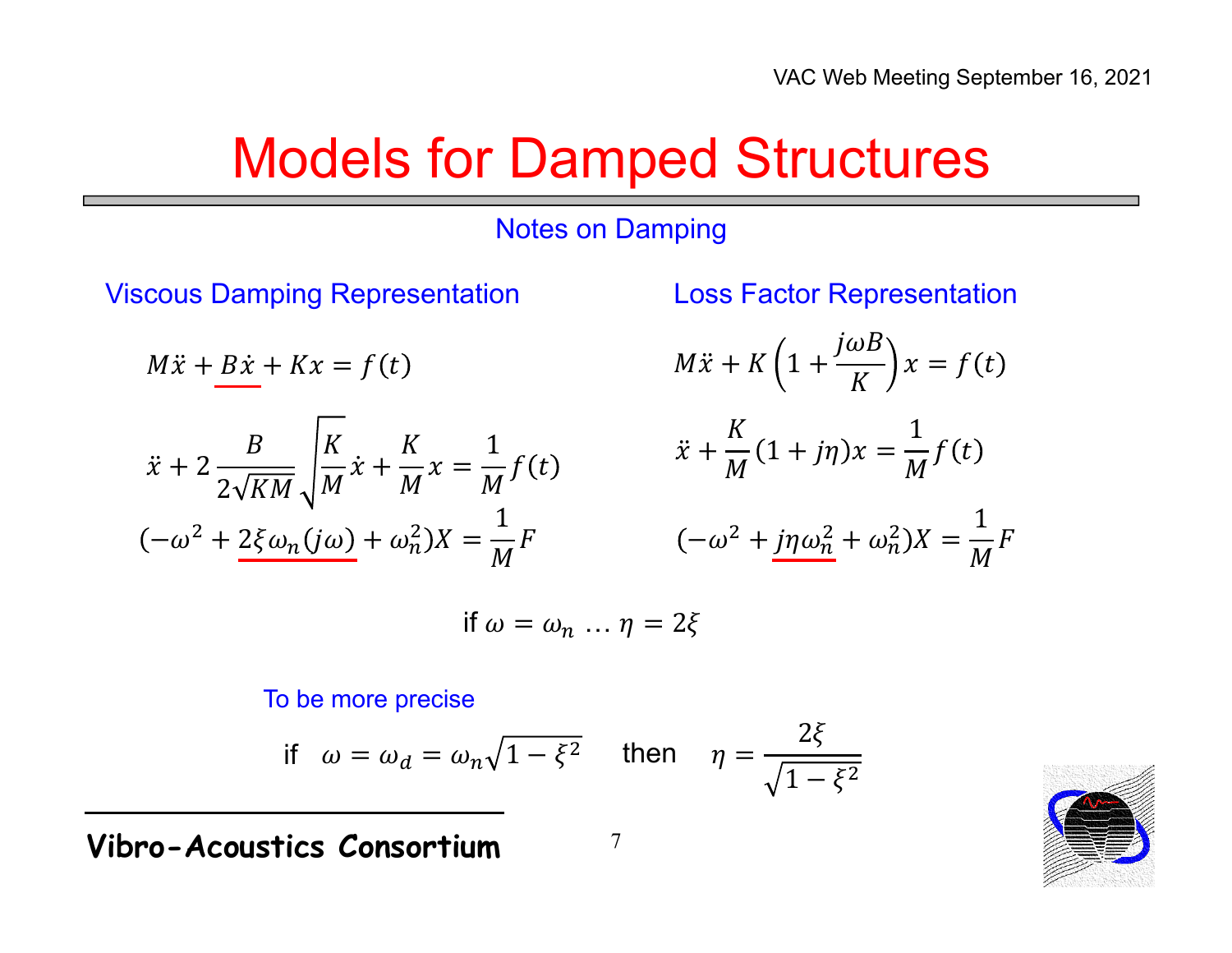### **Viscous Damping**

#### **Notes on Damping**



Ungar and Zapfe, 2006

$$
M\ddot{x} + B\dot{x} + Kx = f(t)
$$

$$
x(t) = X_0 e^{-\xi \omega_n t} \cos(\omega_d t + \varphi)
$$

$$
\omega_n = \sqrt{\frac{K}{M}} \qquad \omega_d = \omega_n \sqrt{1 - \xi^2}
$$

- Linear differential equation.
- Exponential decay.
- Never quite reaches rest.

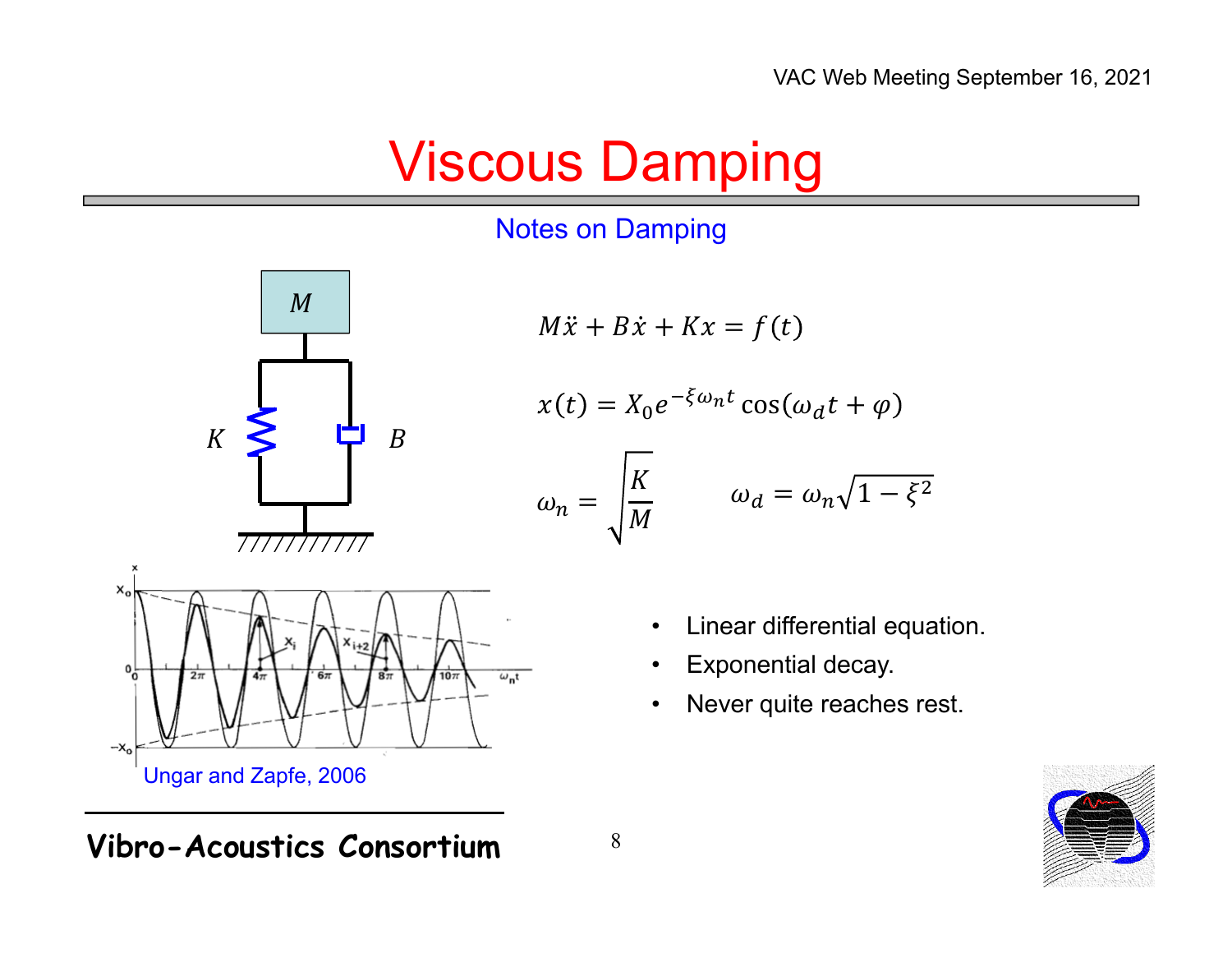### Damping Mechanisms

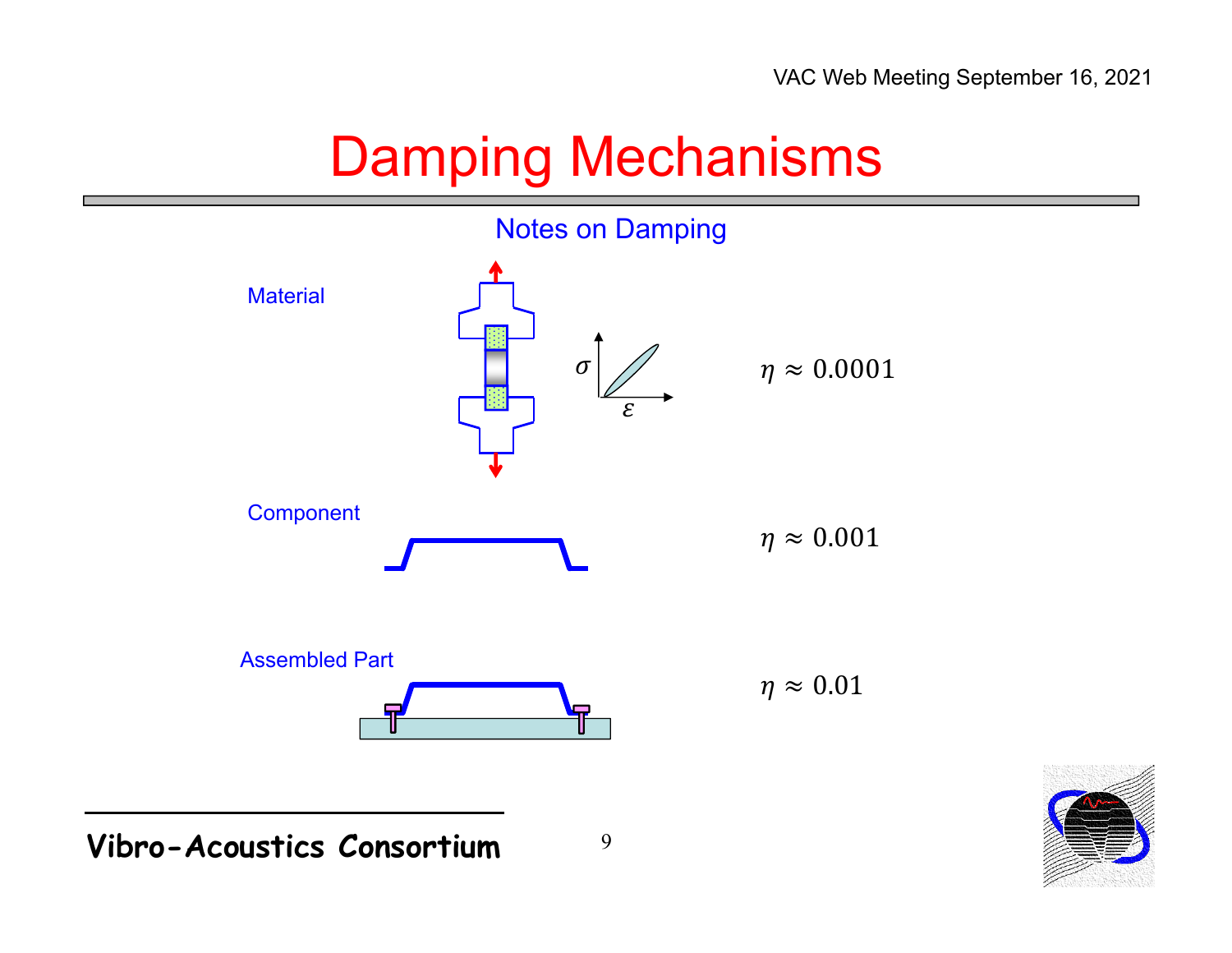### Damping at Boundaries



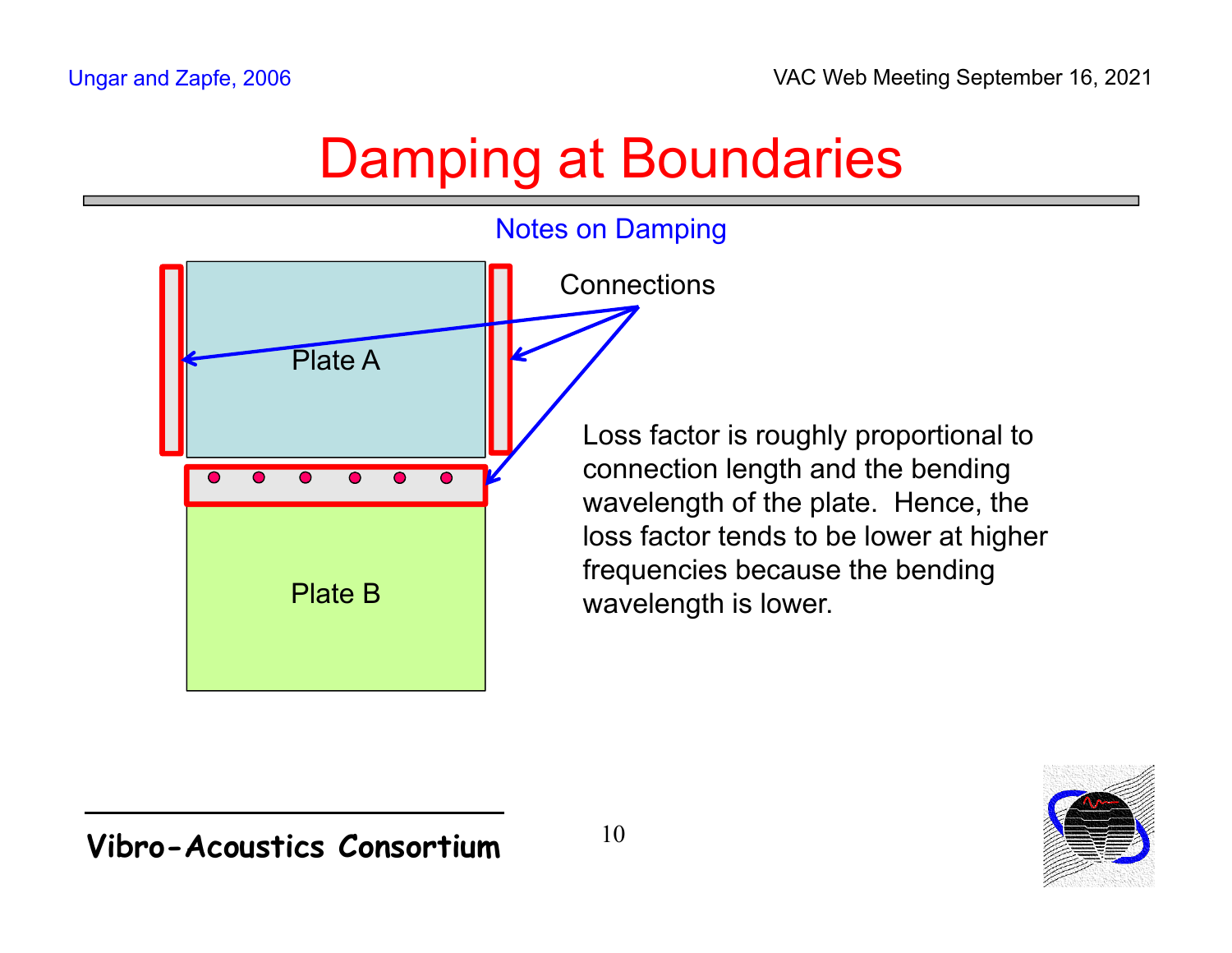### **Organization**

Notes on Damping

- $\bullet$ The Basics
- $\bullet$ Material Damping
- $\bullet$ Damping Metrics
- •Damping with Viscoelastic Materials

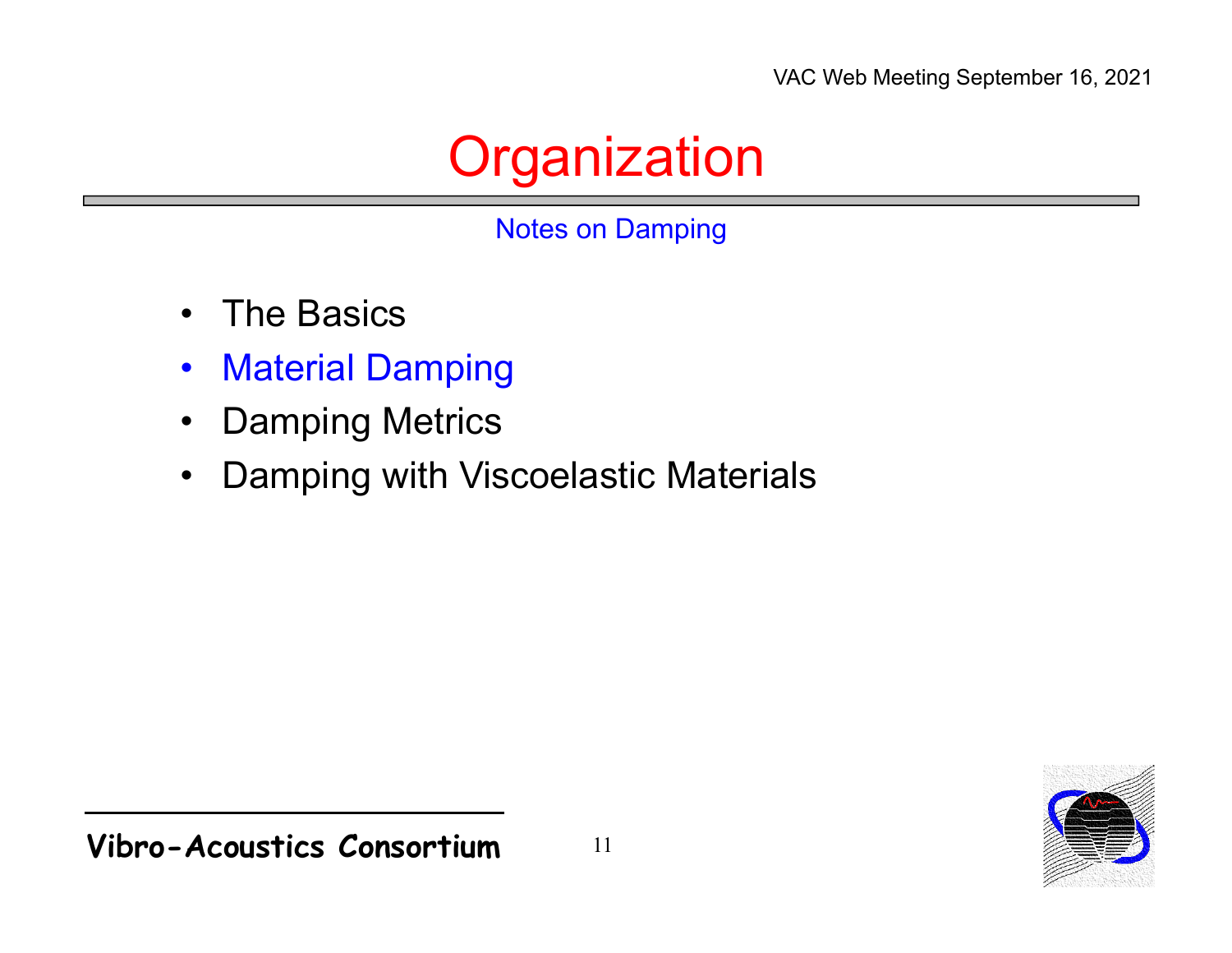### Material Damping

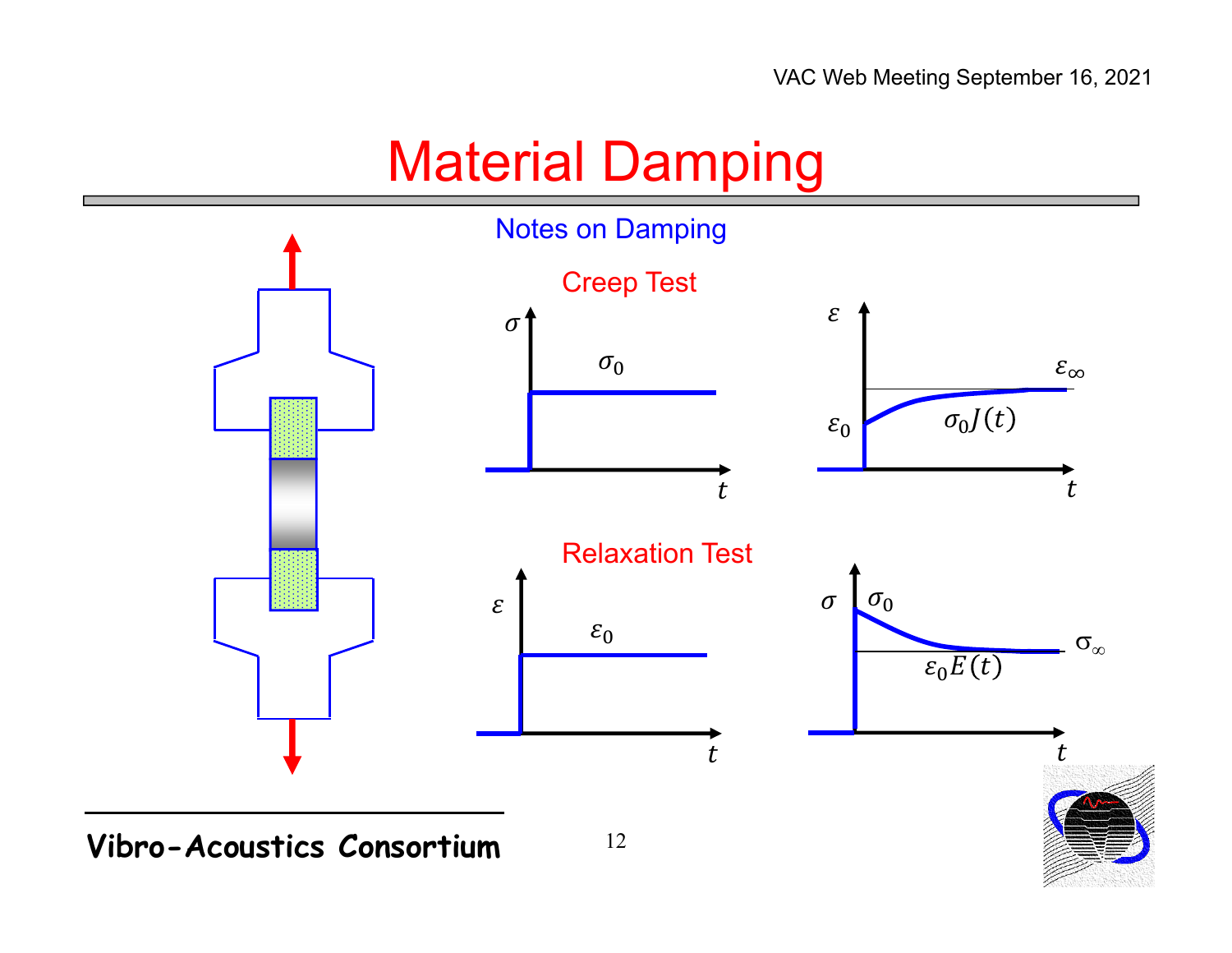### **Material Damping**

**Notes on Damping** 

The Kelvin-Voigt 2-Parameter Model



**Creep Compliance** 

$$
\varepsilon(t) = \frac{\sigma_0}{E} \left( 1 - e^{-\frac{E}{R}t} \right)
$$

**Stress Relaxation** 

 $\sigma(t) = \varepsilon_0 E$ 

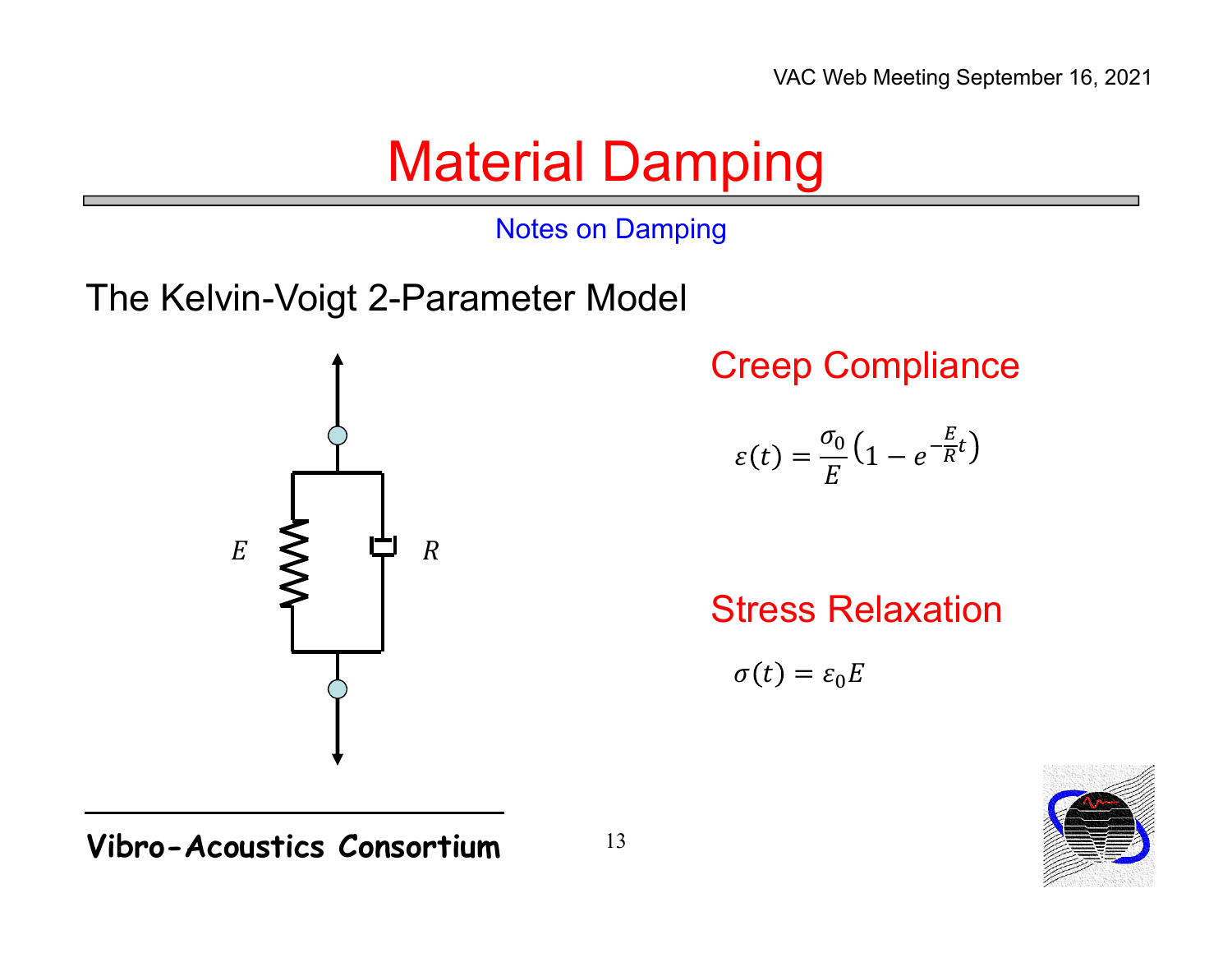### **Material Damping**

#### **Notes on Damping**

For Low Frequency Harmonic Processes the Kelvin-Voigt **Model is Applicable** 

 $E(\omega) \approx E_0 + j\omega R = E_0(1 + j\eta)$ 

The Material Loss Factor (Steel  $\sim$  .0001)



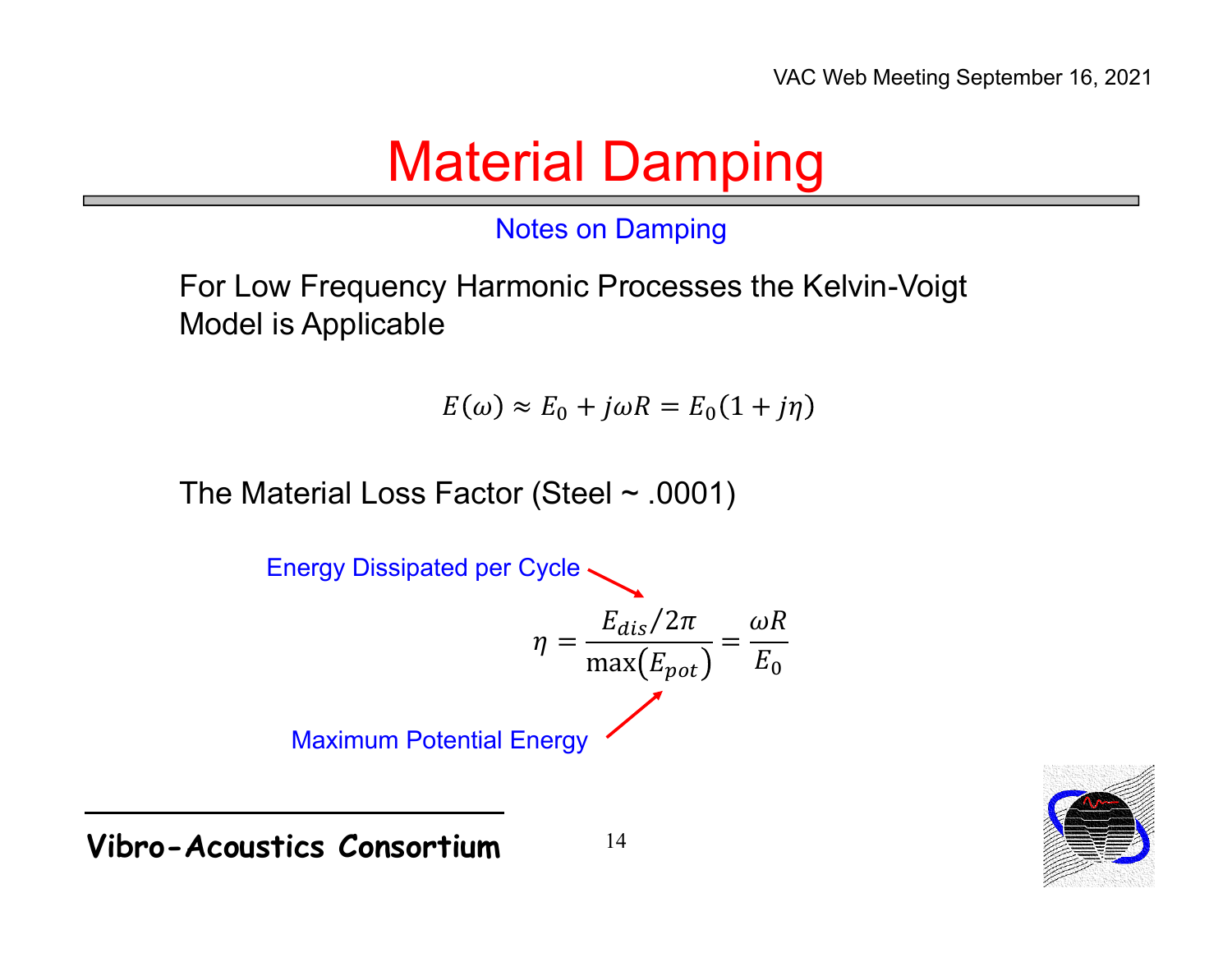#### Loss Factors of Common Materials



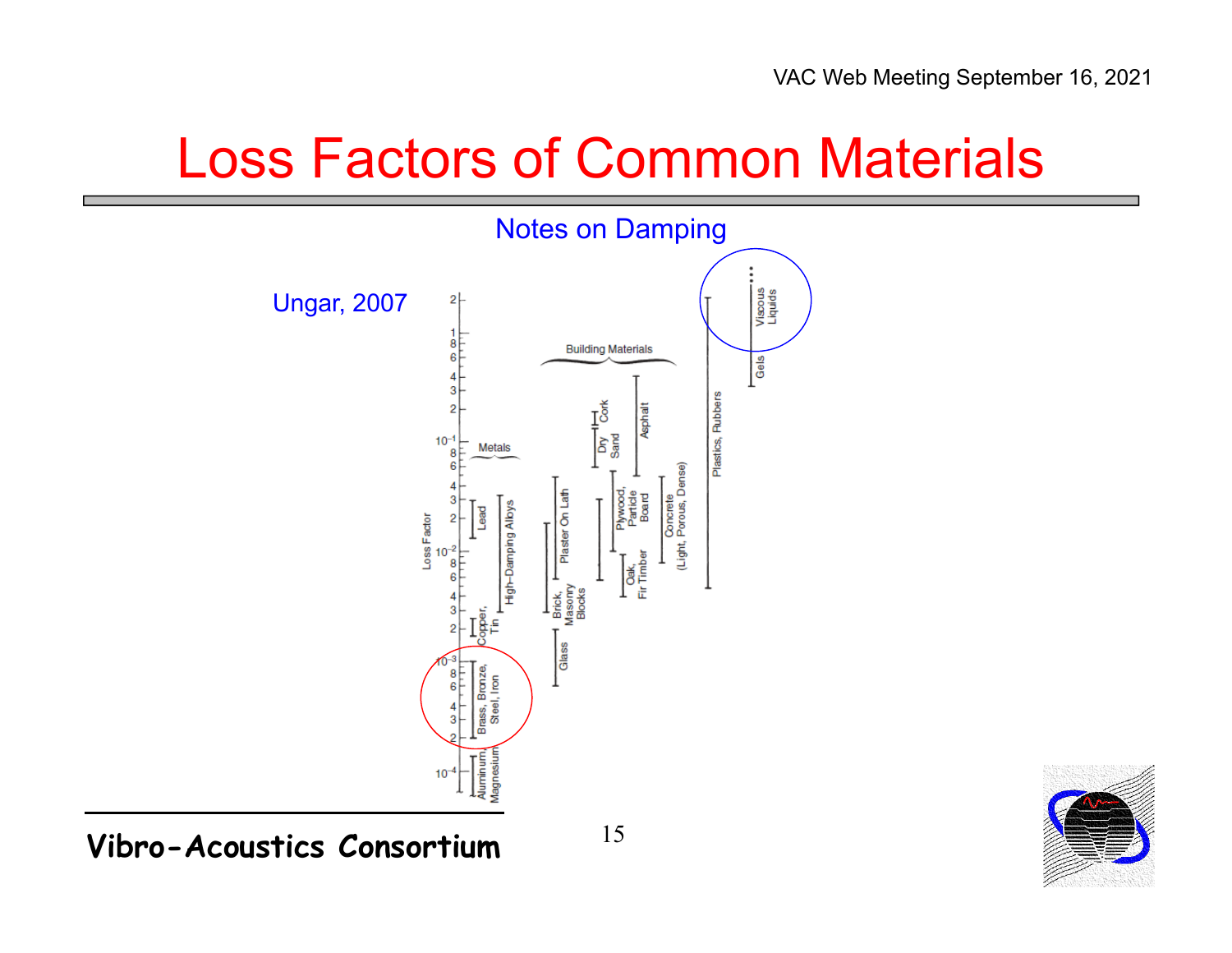### **Organization**

Notes on Damping

- $\bullet$ The Basics
- $\bullet$ Material Damping
- $\bullet$ Damping Metrics
- •Damping with Viscoelastic Materials

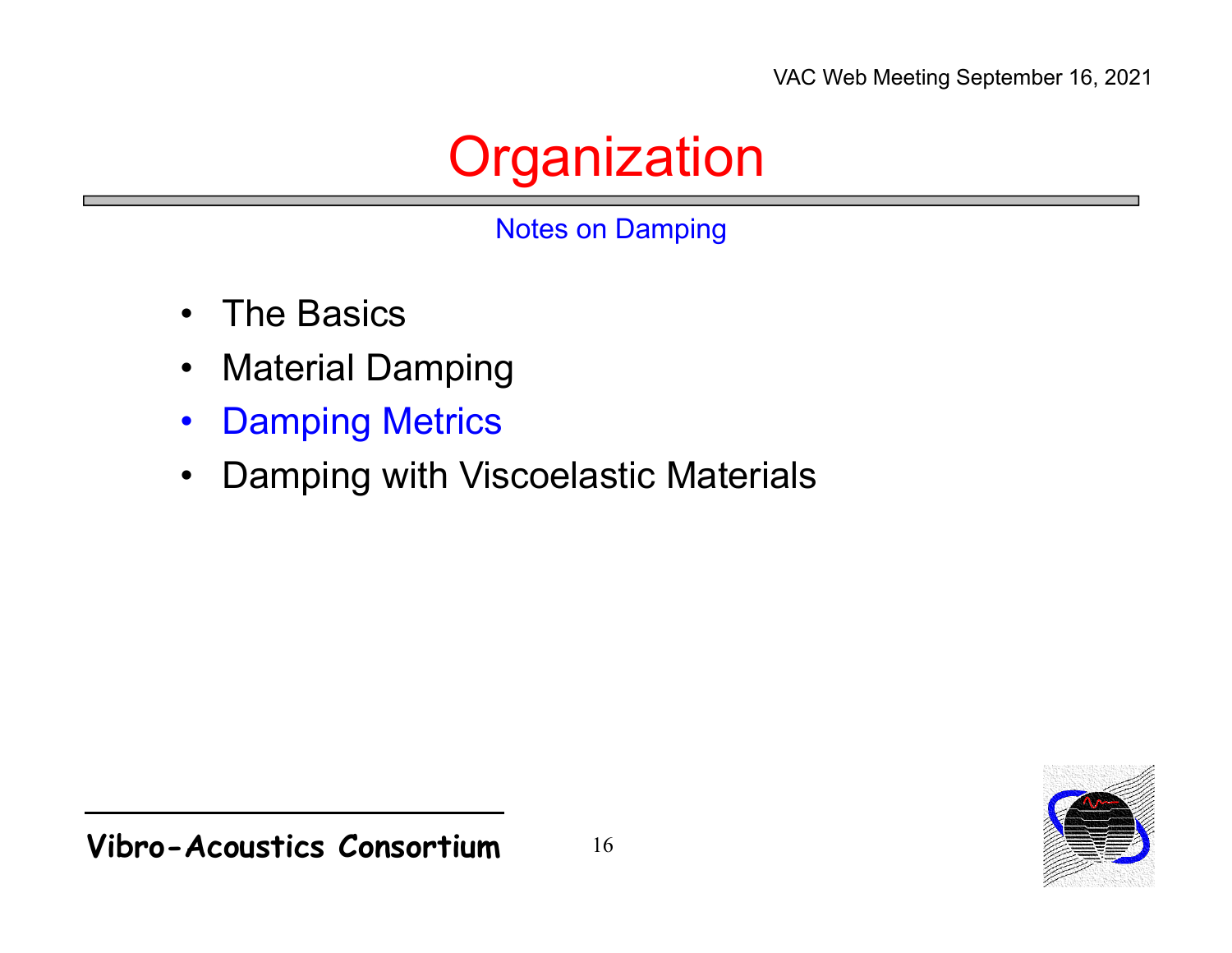#### **Notes on Damping**

Loss factor  $(\eta)$ 

Note: normally used for SEA and room acoustics.

Viscous or critical damping ratio  $(\xi)$ 

 $\eta = \frac{2\xi}{\sqrt{1-\xi^2}} \approx 2\xi$  if  $\xi$  is low

Note: normally used for harmonic FEA (especially mode superposition analyses).

Imaginary part of modulus of elasticity  $(E_i)$ 

$$
E' = E_r + jE_i = E(1 + j\eta)
$$

$$
\eta = \frac{E_i}{E}
$$

Note: normally used for transient analyses (i.e., not harmonic analyses).



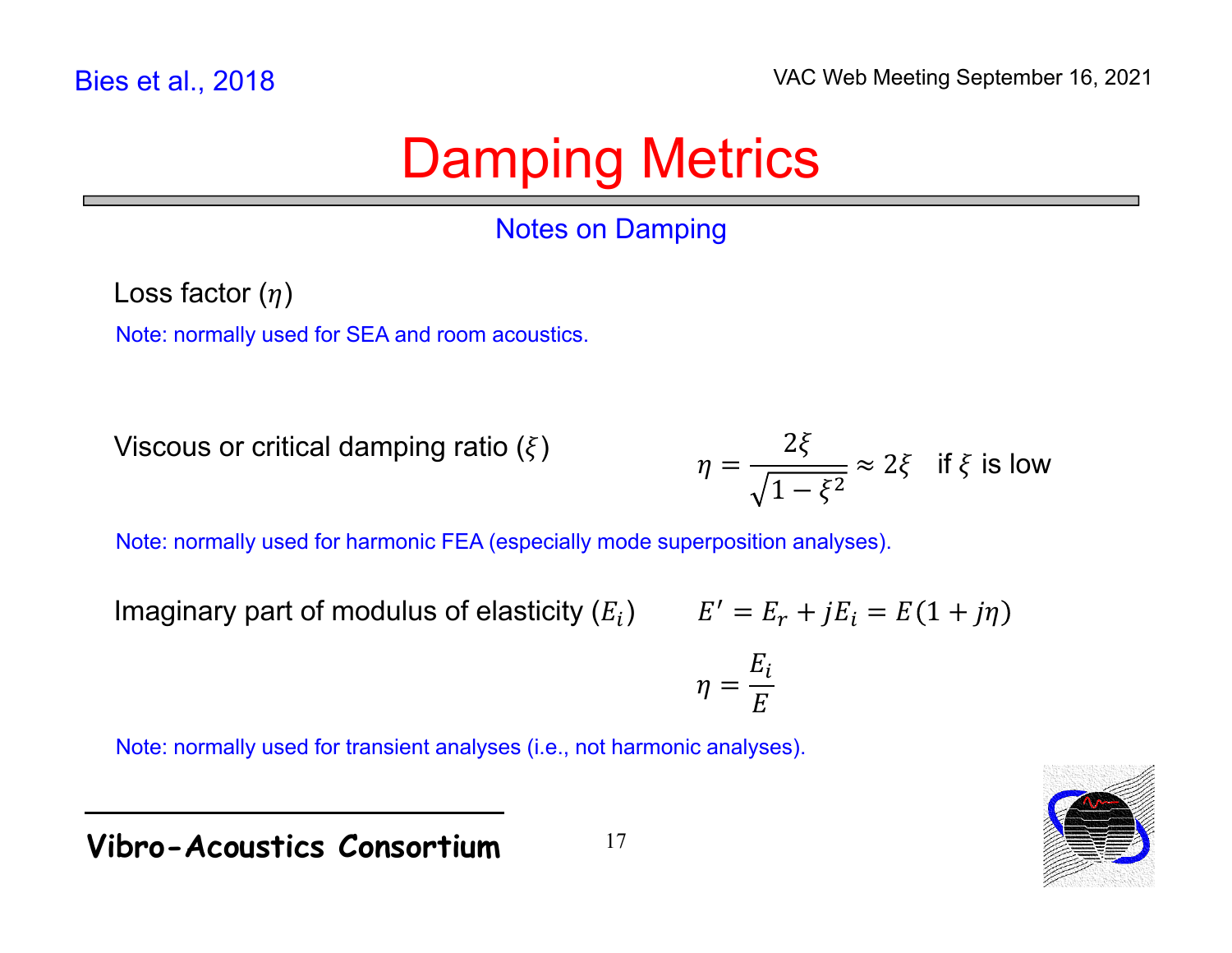#### Notes on Damping

```
Logarithmic decrement (\delta)
```


 $X_{\boldsymbol{i}}$ 

 $X_{i+N}$ 

1

 $\overline{N}^{\ln}$ 



Note: often used in classwork and perhaps in some analysis codes.

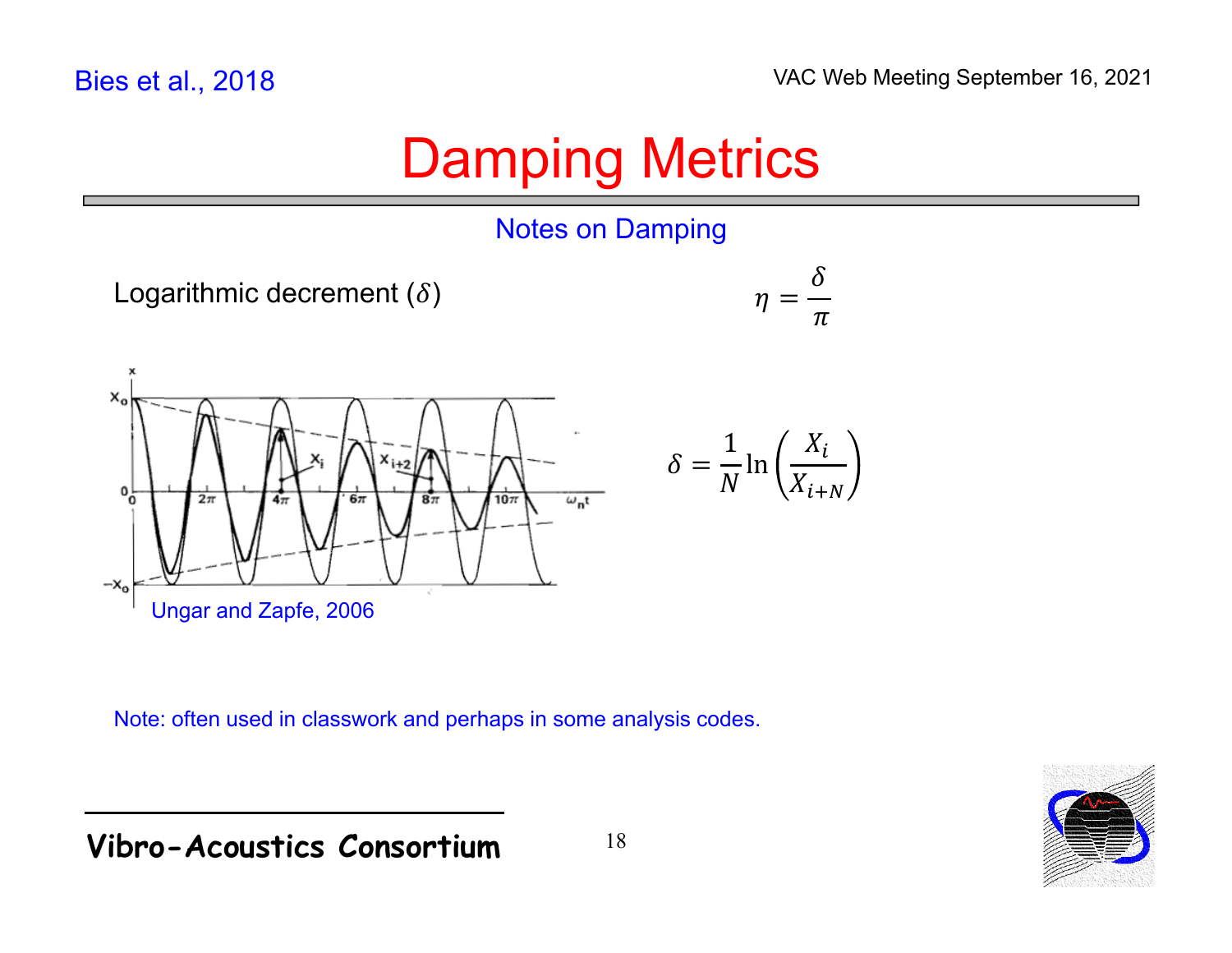#### Notes on Damping







Note: often used experimentally in reverberation rooms to determine the loss factor of a room.

Decay rate in dB/sec

$$
\eta = \frac{DR}{27.3f}
$$

Note: used when background noise is too high to identify  $T_{\rm 60}$  to determine loss factor.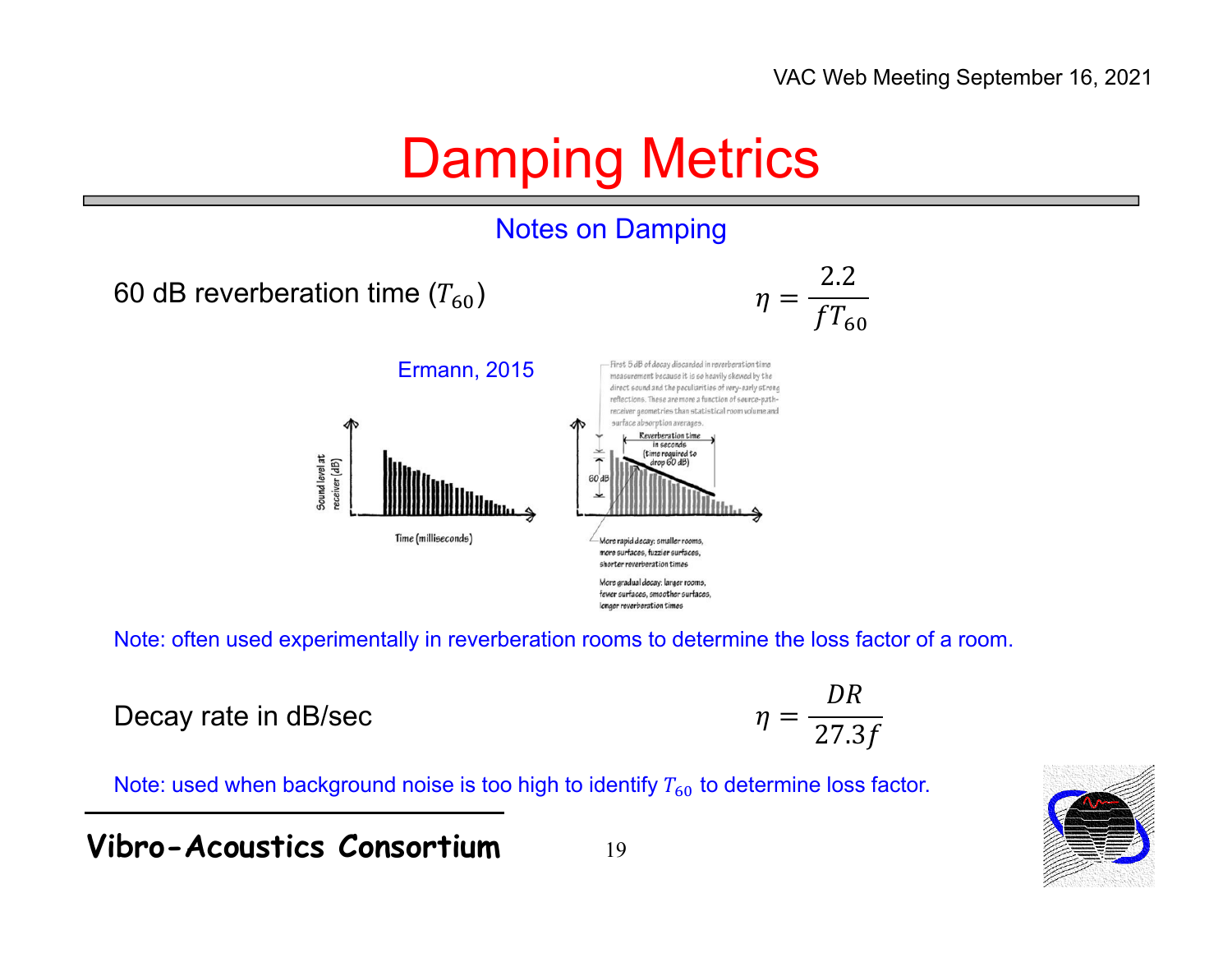#### Notes on Damping

Diffuse field sound absorption  $(\alpha_{diff})$ 

$$
\eta = \frac{cS\langle\alpha_{diff}\rangle}{4\omega V}
$$

$$
S\langle \alpha_{diff} \rangle = \sum_{i} \alpha_{diff,i} S_i
$$

$$
T_{60} = \frac{(24 \cdot \ln 10)V}{c\langle \alpha_{diff} \rangle S}
$$

Note: diffuse field sound absorption is measured in a reverberation room and is used in room acoustics theory and SEA software.

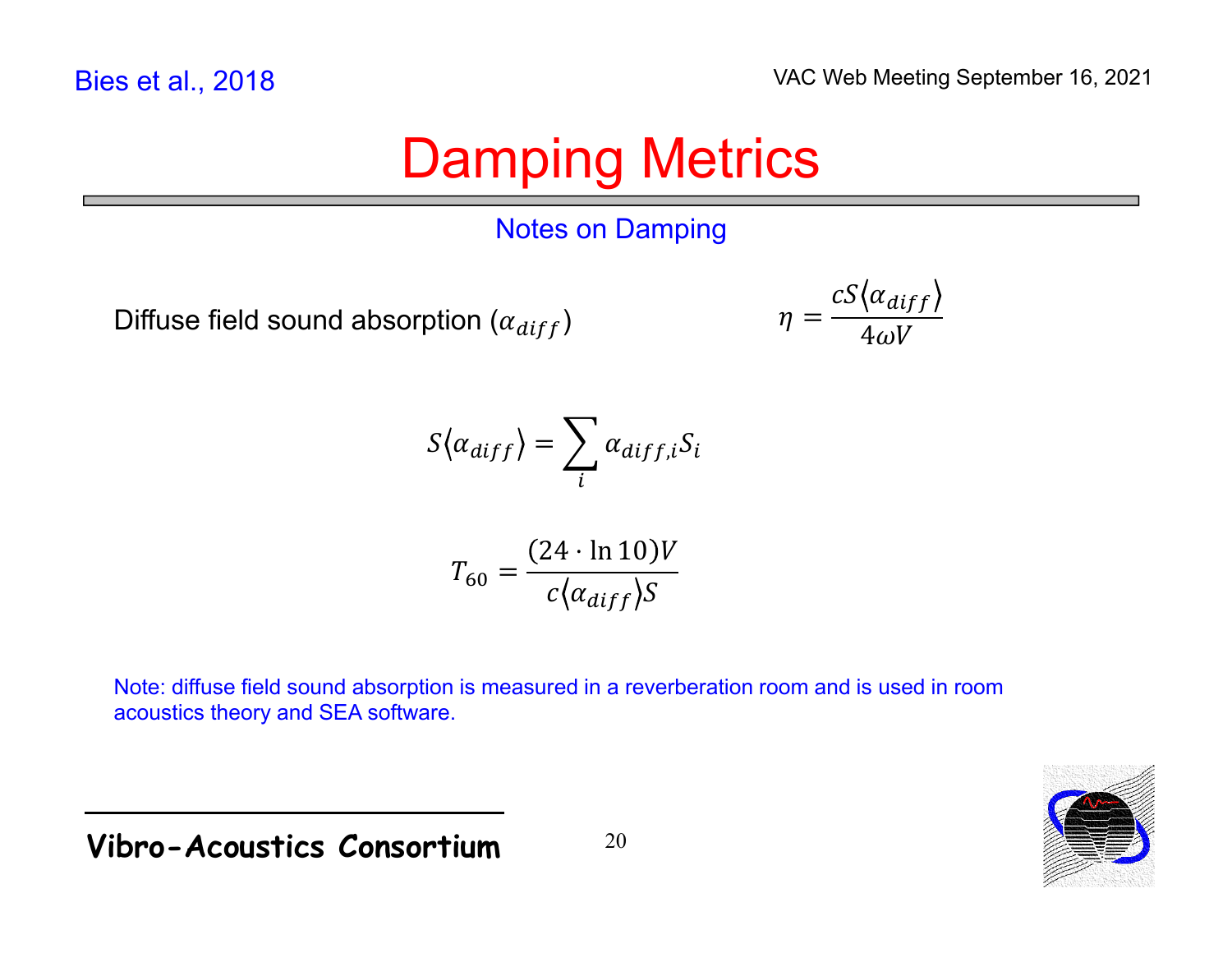#### **Steady State Harmonic Response**



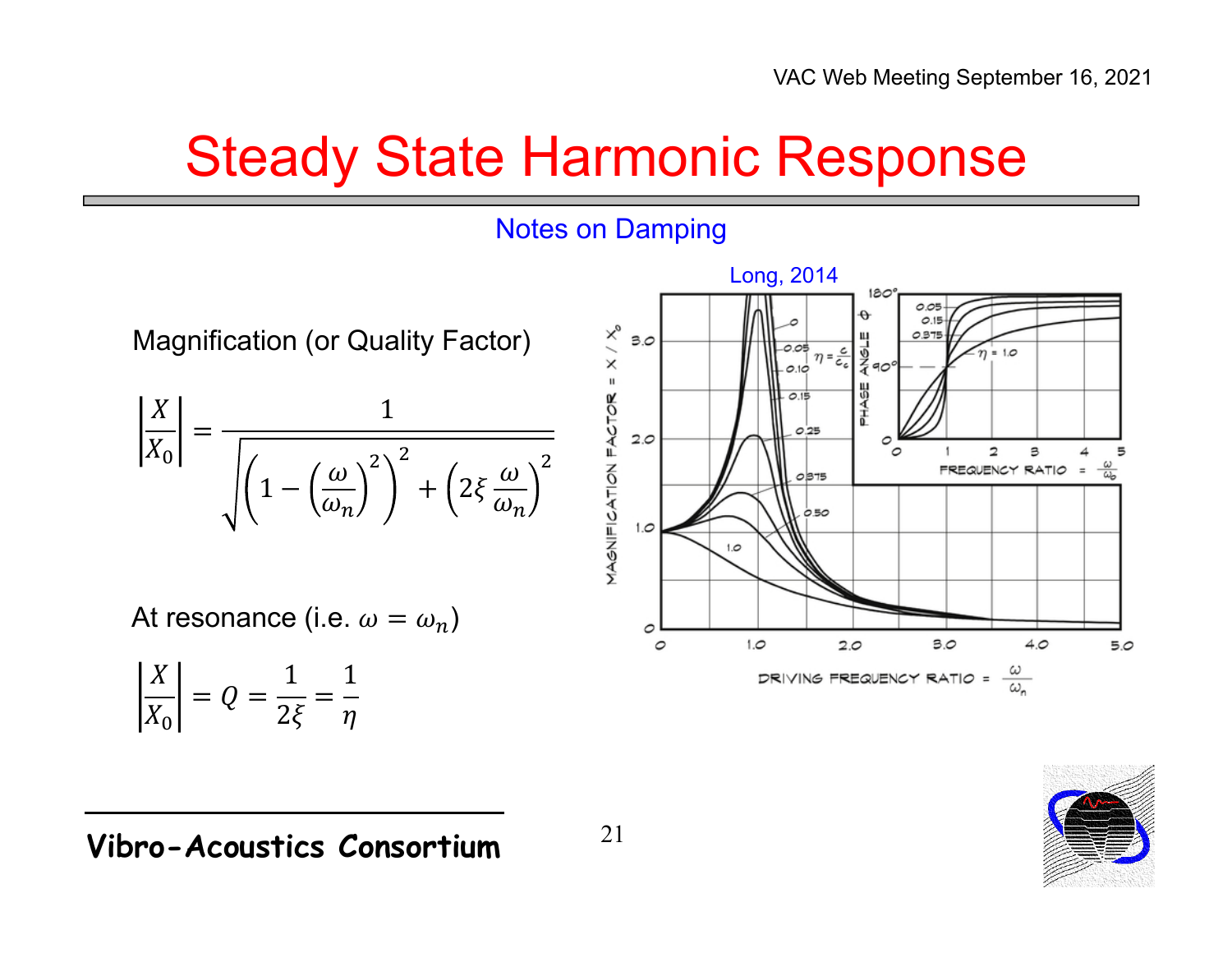### **Measurement of Damping**

#### **Notes on Damping**

**Half Power Method** 





Note: used experimentally to determine damping ratio at modal frequencies.

**Quality Factor** 

$$
Q = \frac{f_0}{\Delta f_{3 \text{ dB}}} = \frac{X(\omega_n)}{X_{st}}
$$

22

$$
\eta = \frac{1}{Q}
$$

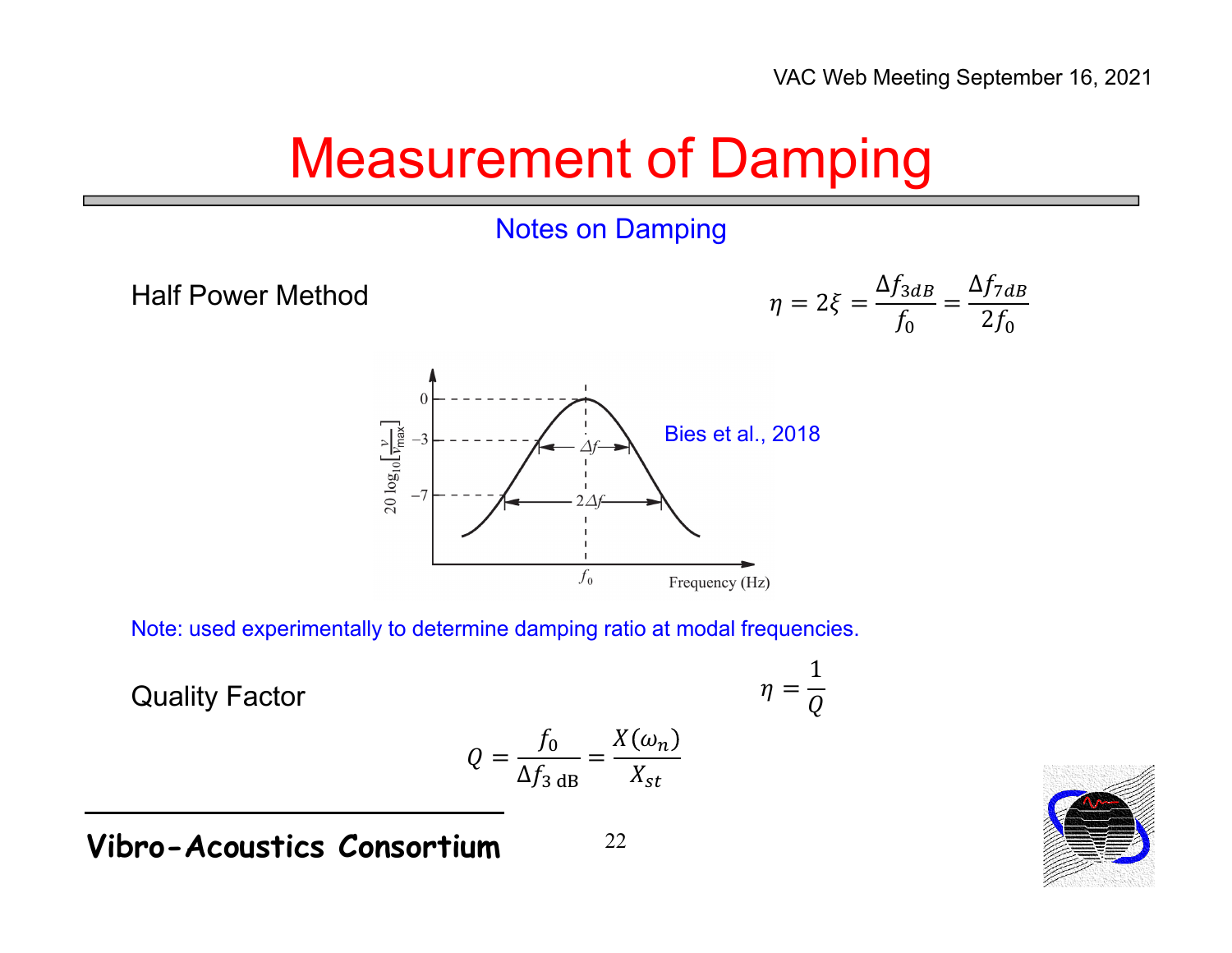## Dependent on Frequency Spacing

#### Notes on Damping

https://community.plm.automation.siemens.com/t5/Testing-Knowledge-Base/How-to-calculate-dampingfrom-a-FRF/ta-p/355050



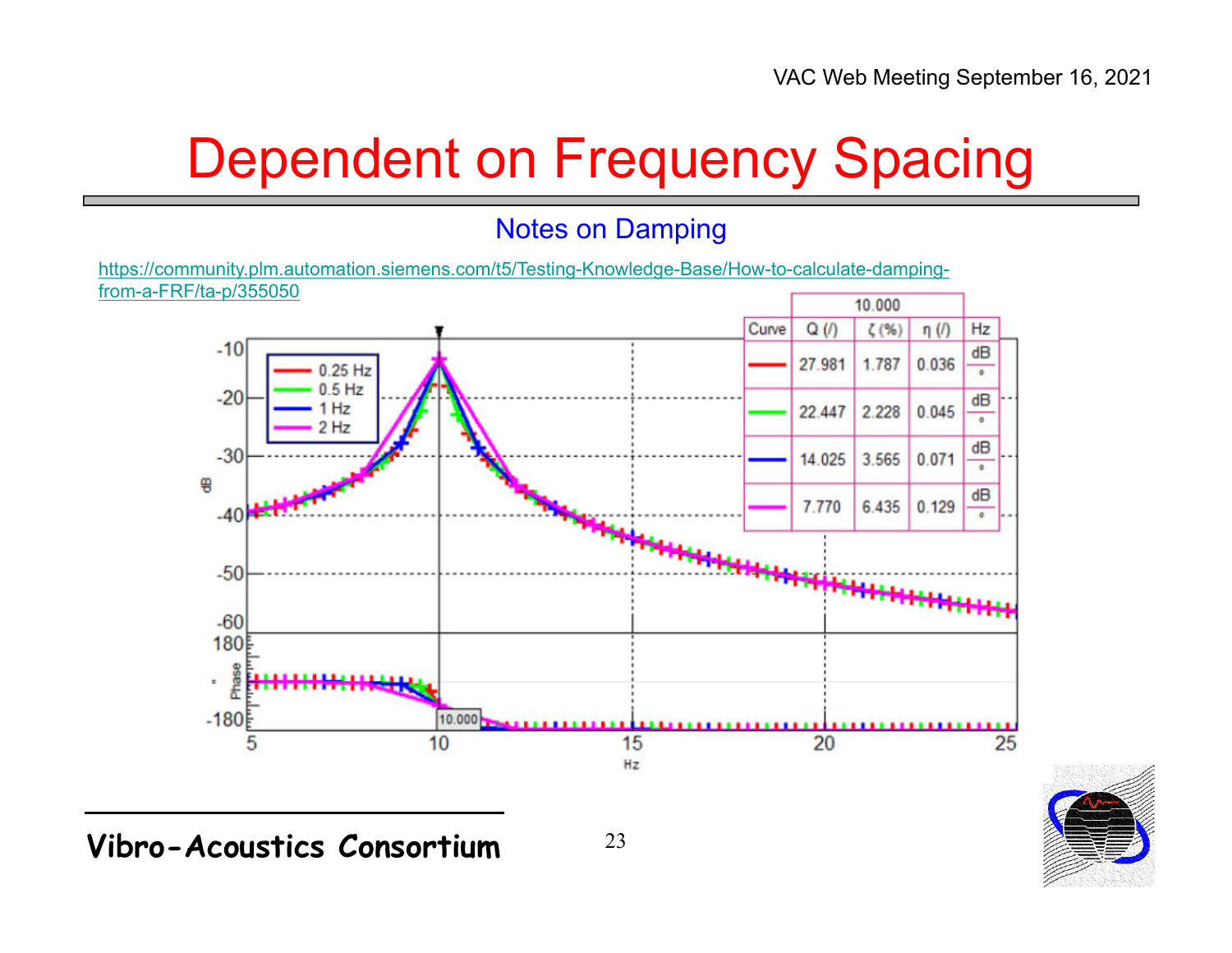### **Organization**

#### Notes on Damping

- $\bullet$ The Basics
- $\bullet$ Material Damping
- $\bullet$ Damping Metrics
- $\bullet$ Damping with Viscoelastic Materials

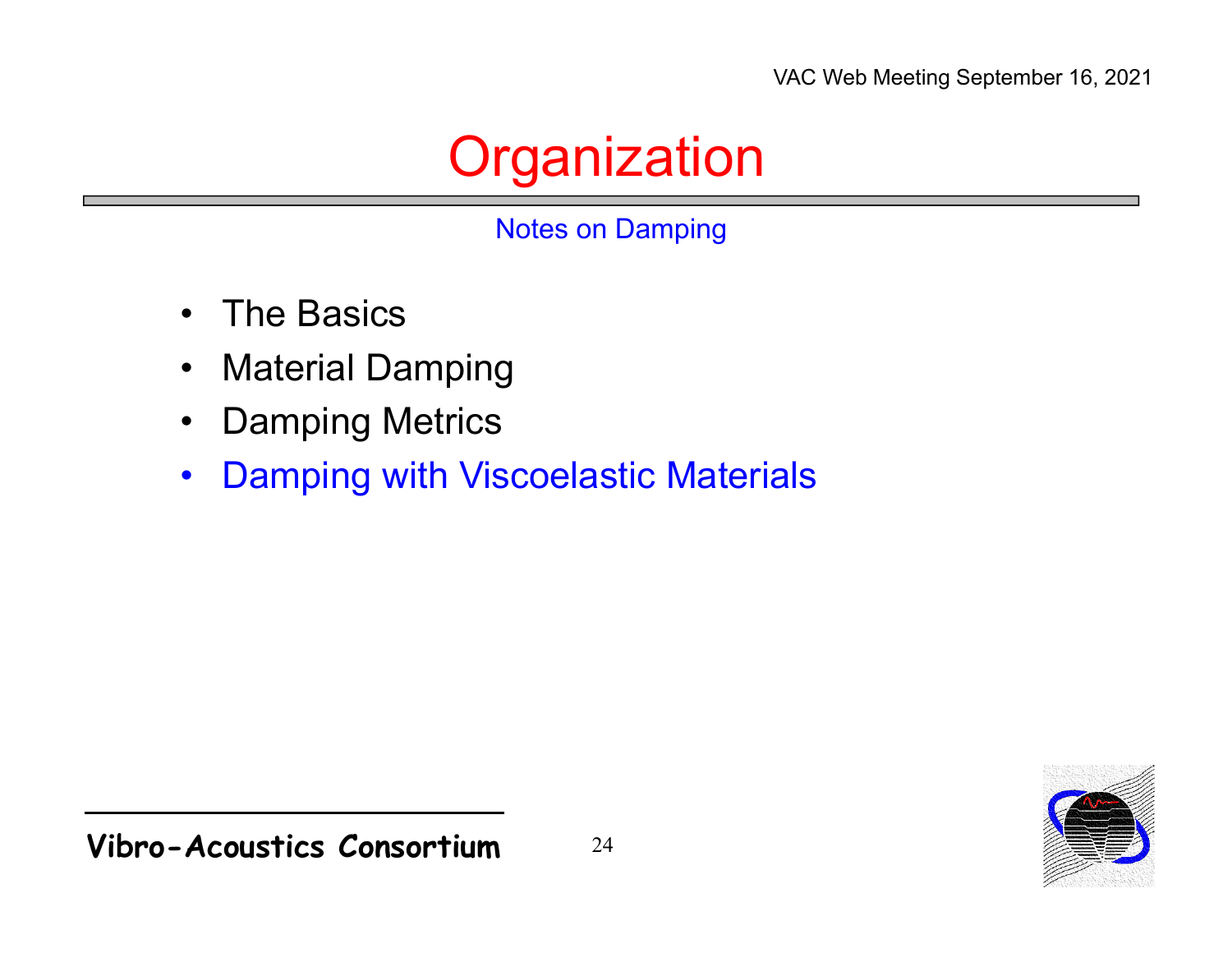#### Polyester Plastic Material Properties





**Vibro-Acoustics Consortium**

25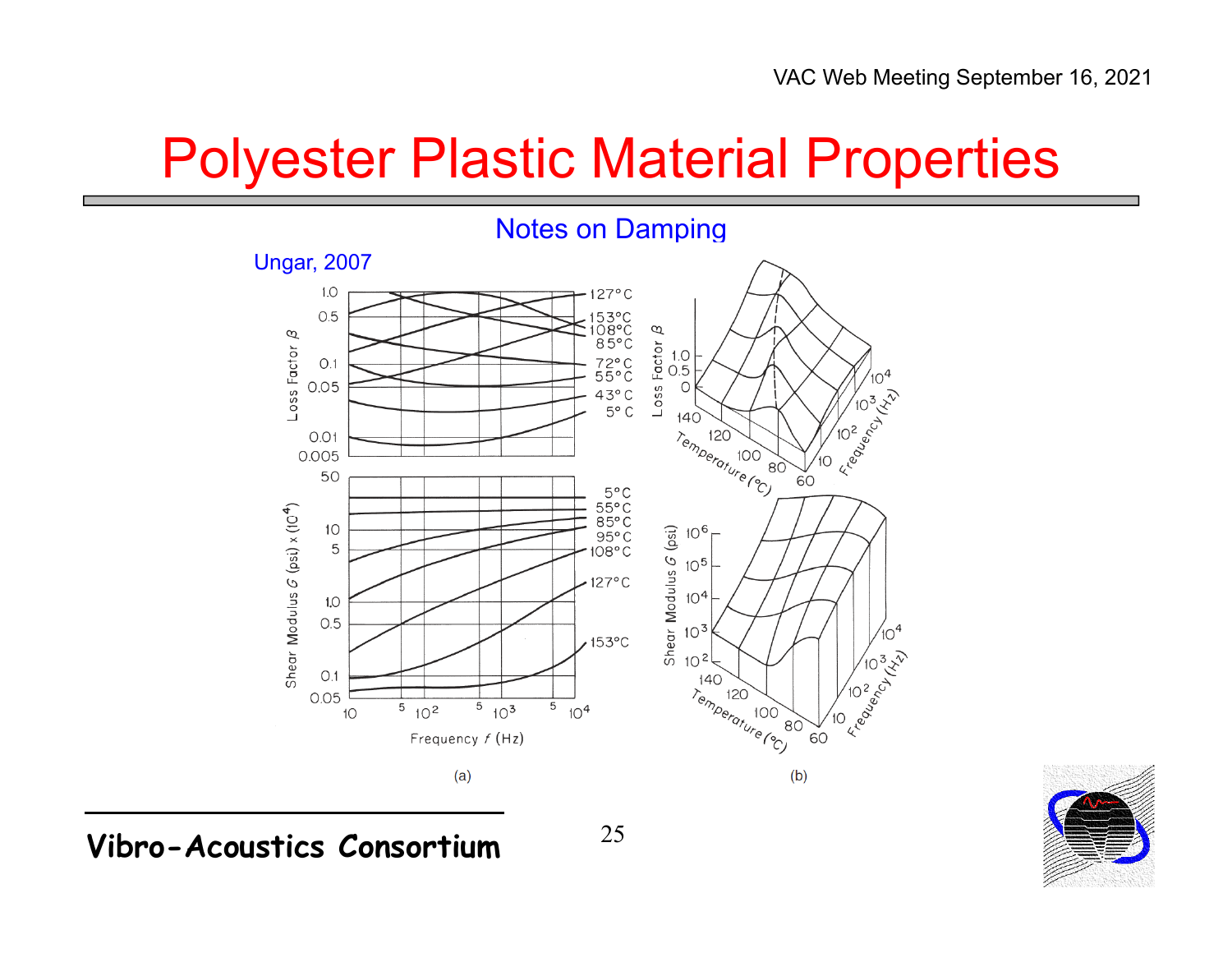### Properties of Damping Materials

#### Notes on Damping

|                           |                        | Temperature ( ${}^{\circ}$ F) for $\beta_{\text{max}}$ at |        |         | Elastic Moduli (1000 psi) |                          |                    |
|---------------------------|------------------------|-----------------------------------------------------------|--------|---------|---------------------------|--------------------------|--------------------|
| <b>Material</b>           | $\beta$ <sub>max</sub> | 10 Hz                                                     | 100 Hz | 1000 Hz | $E_{\text{max}}$          | $E_{min}$<br>$E_{trans}$ | $E_{i,\text{max}}$ |
| <b>Blachford Aquaplas</b> | 0.5                    | 50                                                        | 82     | 125     | 1.600                     | 30<br>220                | 110                |
| Barry Controls H-326      | 0.8                    | $-40$                                                     | -25    | $-10$   | 600                       | 3<br>42                  | 34                 |
| Dow Corning Sylgard 188   | 0.6                    | 60                                                        | 80     | 110     | 22                        | 2.6<br>0.3               | 1.5                |
| <b>EAR C-1002</b>         | 1.9                    | 23                                                        | 55     | 90      | 300                       | 7.7<br>0.2               | 15                 |
| <b>EAR C-2003</b>         | 1.0                    | 45                                                        | 70     | 100     | 800                       | 0.6<br>22                | 22                 |
| Lord LD-400               | 0.7                    | 60                                                        | 80     | 125     | 3,000                     | 3.3<br>100               | 70                 |
| Soundcoat DYAD 601        | 1.0                    | 15                                                        | 50     | 75      | 300                       | 0.15<br>6.7              | 6.7                |
| Soundcoat DYAD 606        | 1.0                    | 70                                                        | 100    | 130     | 300                       | 0.12<br>6                | 6                  |
| Soundcoat DYAD 609        | 1.0                    | 125                                                       | 150    | 185     | 200                       | 0.6<br>11                | 11                 |
| Soundcoat N               | 1.5                    | 15                                                        | 30     | 70      | 300                       | 0.07<br>4.6              | 6.9                |
| 2M ISD-110                | 1.7                    | 80                                                        | 115    | 150     | 30                        | 0.03                     | 1.7                |
| 3M ISD-112                | 1.2                    | 10                                                        | 40     | 80      | 130                       | 0.08<br>3.2              | 3.9                |
| 3M ISD-113                | 1.1                    | $-45$                                                     | $-20$  | 15      | 150                       | 0.3<br>0.21              | 0.23               |
| 3M 468                    | 0.8                    | 15                                                        | 50     | 85      | 140                       | 2<br>0.03                | 1.6                |
| 3M ISD-830                | 1.0                    | $-75$                                                     | $-50$  | $-20$   | 200                       | 0.15<br>5.5              | 5.5                |
| <b>GE SMRD</b>            | 0.9                    | 50                                                        | 80     | 125     | 300                       | 5<br>39                  | 35                 |

#### Table 1 Key Properties of Some Commercial Damping Materials<sup>a</sup>

<sup>a</sup>Tabulated values are approximate, taken from curves in Ref. 2.

 $\beta_{\text{max}}$  = Maximum loss factor of material.

Temperatures (°F) at which maximum loss factor occurs at the indicated frequencies may be converted to °C by use of the formula  ${}^{\circ}C = (5/9) ({}^{\circ}F - 32)$ .

To obtain elastic moduli in N/m<sup>2</sup> multiply tabulated values by  $7 \times 10^6$ . Shear modulus values are one third of elastic modulus values.

 $E_{\text{max}}$  = Maximum value of real modulus of elasticity, applies at low temperatures and/or high frequencies.

 $E_{\text{min}}$  = Minimum value of real modulus of elasticity, applies at high temperatures and/or low frequencies.

 $E_{trans}$  = Value of real modulus of elasticity in region where maximum loss factor occurs.

 $E_{i \text{max}}$  = Value of imaginary modulus of elasticity in region where maximum loss factor occurs.

#### **Vibro-Acoustics Consortium**

26

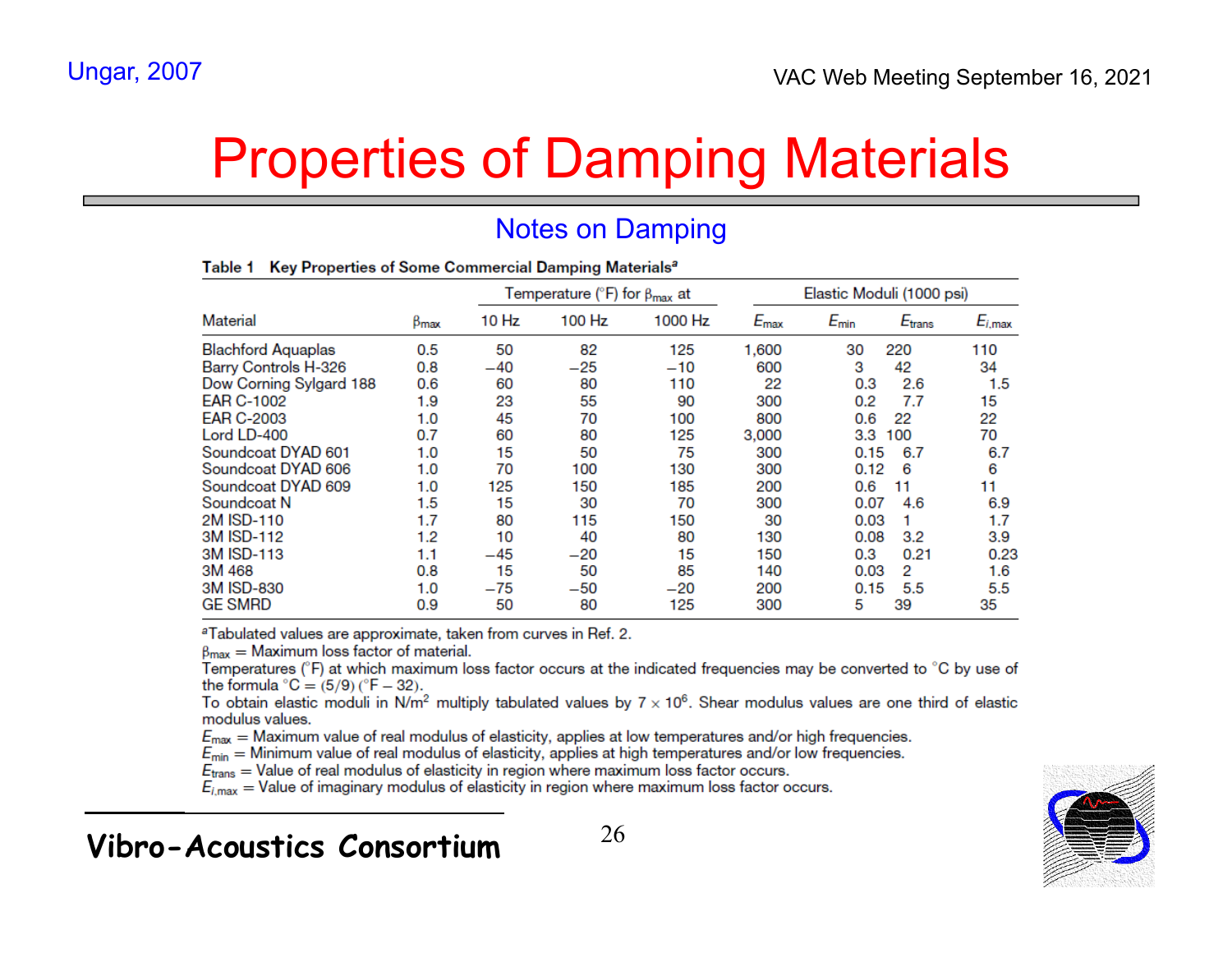#### **Beams with Viscoelastic Inserts**



loss factor of viscoelastic material

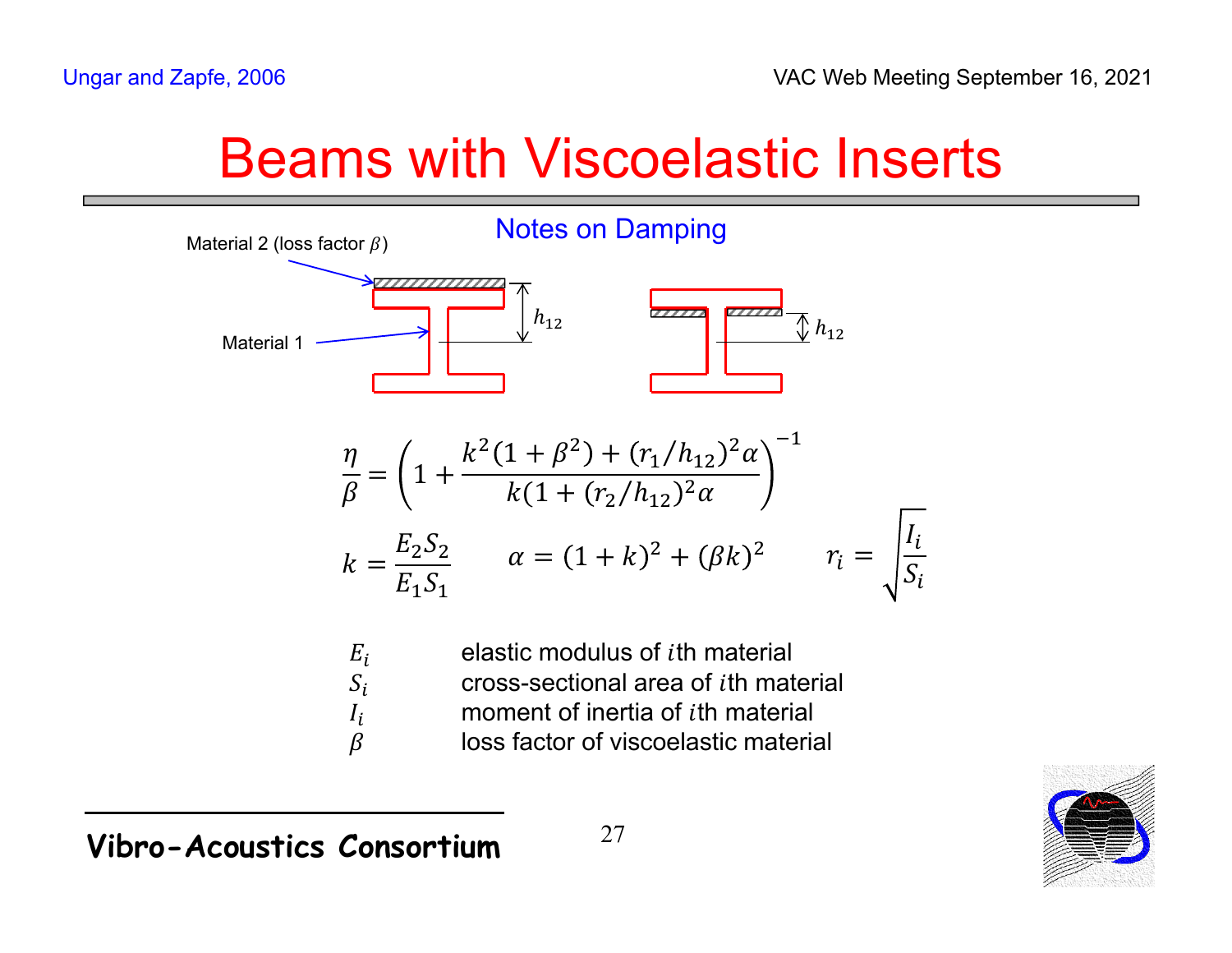#### Beams with Viscoelastic Inserts



Simplification if  $k \ll 1$ 

$$
\frac{\eta}{\beta} \approx \frac{E_2}{E_1} \frac{(I_2 + S_2 h_{12}^2)}{I_1}
$$

| elastic modulus of <i>i</i> th material      |
|----------------------------------------------|
| cross-sectional area of <i>i</i> th material |
| moment of inertia of <i>i</i> th material    |
| loss factor of viscoelastic material         |
|                                              |

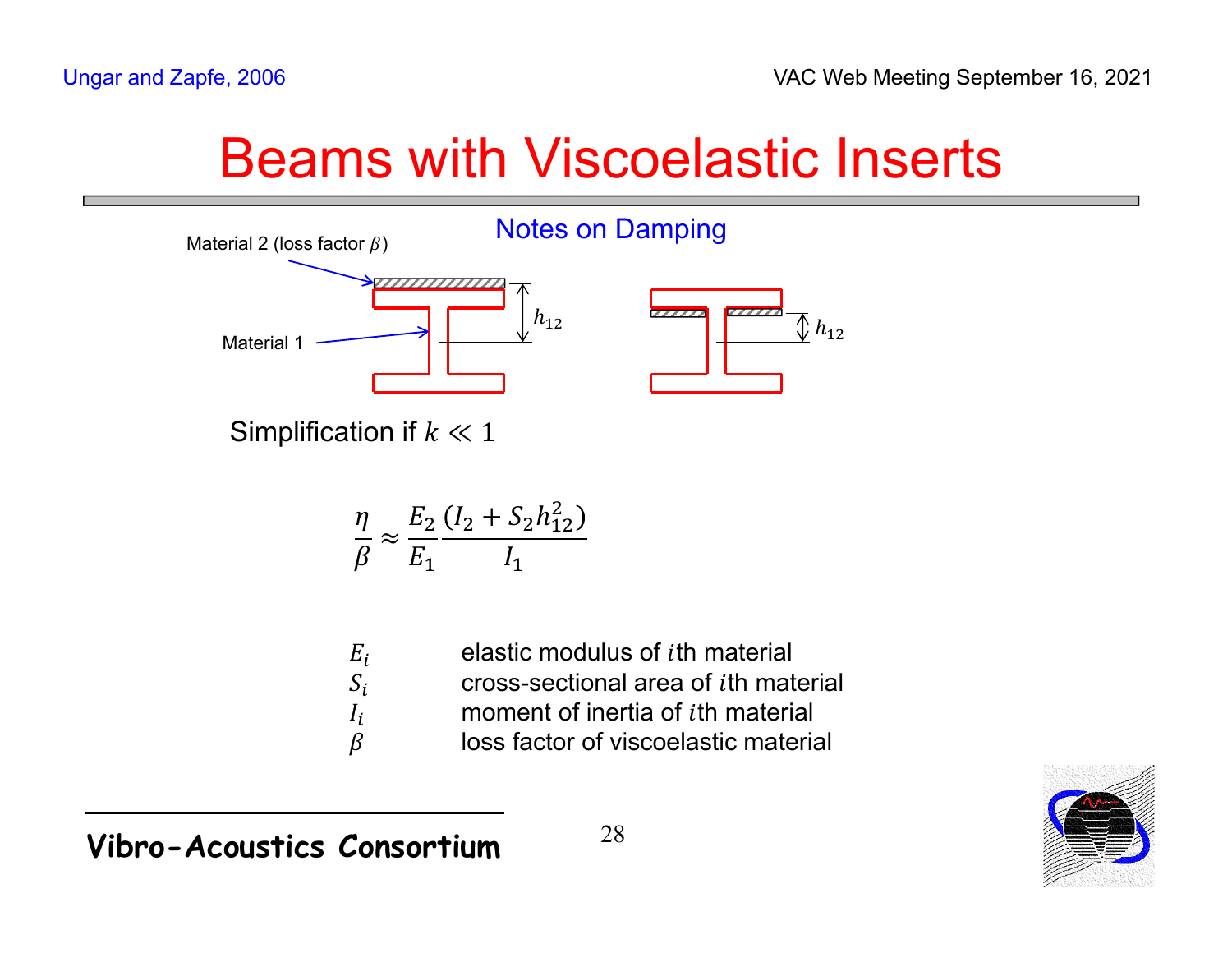# **Properties of Damping Materials**



$$
\eta \approx \frac{\beta_2 E_2}{E_1} h_2 (3 + 6h_2 + 4h_2^2)
$$
  

$$
h_2 = \frac{H_2}{H_1}
$$

 $\beta_2$  loss factor for viscoelastic material



**Ungar, 2007**